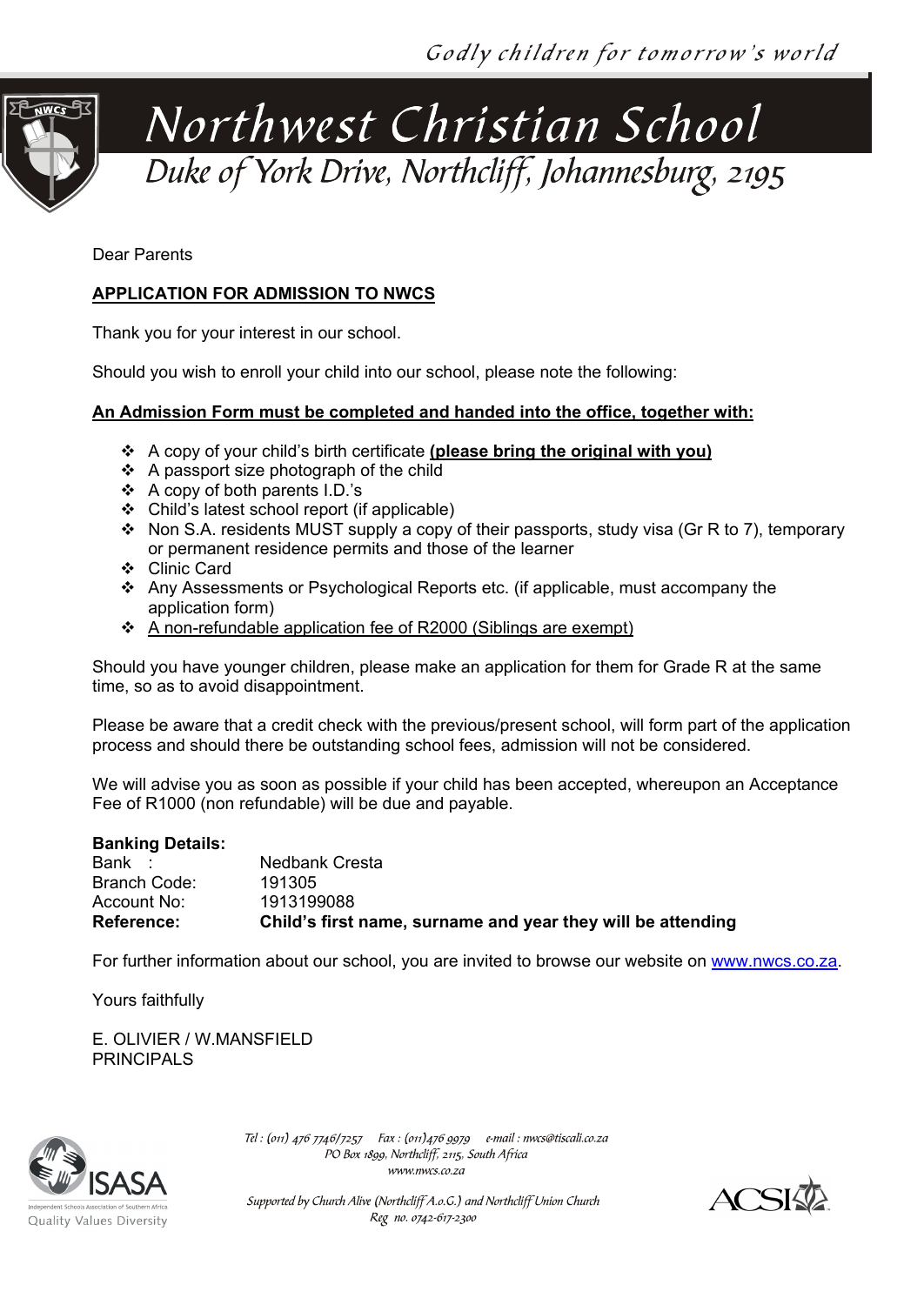

# **APPLICATION FOR ADMISSION OF A LEARNER**

PHOTO

| For Office Use:      |                     |                       |
|----------------------|---------------------|-----------------------|
| <b>Family Number</b> | <b>Admission No</b> | <b>Admission Date</b> |
|                      |                     |                       |
|                      |                     |                       |

| <b>PARENTS' DETAILS</b>                 |               |               |  |
|-----------------------------------------|---------------|---------------|--|
| <b>DETAILS</b>                          | <b>FATHER</b> | <b>MOTHER</b> |  |
| Surname                                 |               |               |  |
| <b>First Names</b>                      |               |               |  |
| <b>Country of Birth</b>                 |               |               |  |
| Identity No.                            |               |               |  |
| Passport No. (if non SA<br>Citizen)     |               |               |  |
| Telephone No. Home                      |               |               |  |
| Fax No. Home                            |               |               |  |
| Cell Phone No.                          |               |               |  |
| E-Mail Address (where you               |               |               |  |
| would like your correspondence sent to) |               |               |  |
| Occupation                              |               |               |  |
| <b>Company Name</b>                     |               |               |  |
| <b>Marital Status</b>                   |               |               |  |
| <b>Ethnic Group</b>                     |               |               |  |
| Telephone No. Work                      |               |               |  |
| Fax No. Work                            |               |               |  |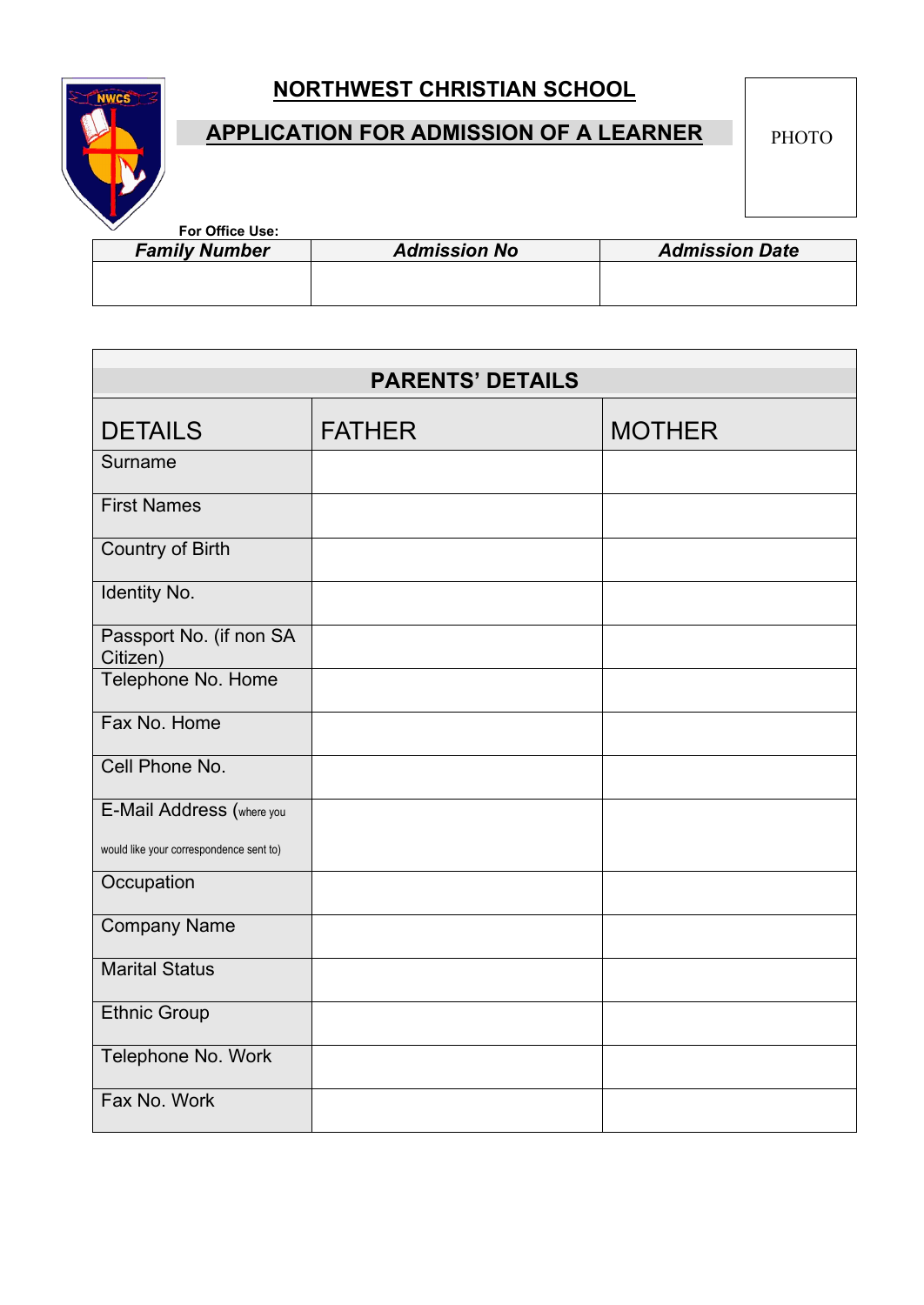| <b>RESIDENTIAL ADDRESS OF MOTHER</b>                      |          |
|-----------------------------------------------------------|----------|
| Name and Number of townhouse / flats (If Applicable)      |          |
| <b>Street Name and No:</b>                                | City:    |
| Suburb:                                                   | Code:    |
| <b>RESIDENTIAL ADDRESS OF FATHER</b>                      |          |
| Name and Number of townhouse / flats (If Applicable)      |          |
| Street Name and No:                                       | City:    |
| Suburb:                                                   |          |
|                                                           |          |
| <b>POSTAL</b>                                             |          |
| Box/Street:                                               | Code:    |
| Suburb                                                    |          |
|                                                           |          |
| Do you have other children at Northwest Christian school? | Yes / No |
| Are you enrolling other children now?                     |          |
| Yes / No.<br>If Yes, please complete -                    |          |
| Name of sibling at Northwest Christian School             | Grade:   |
| Name of sibling at Northwest Christian School             | Grade:   |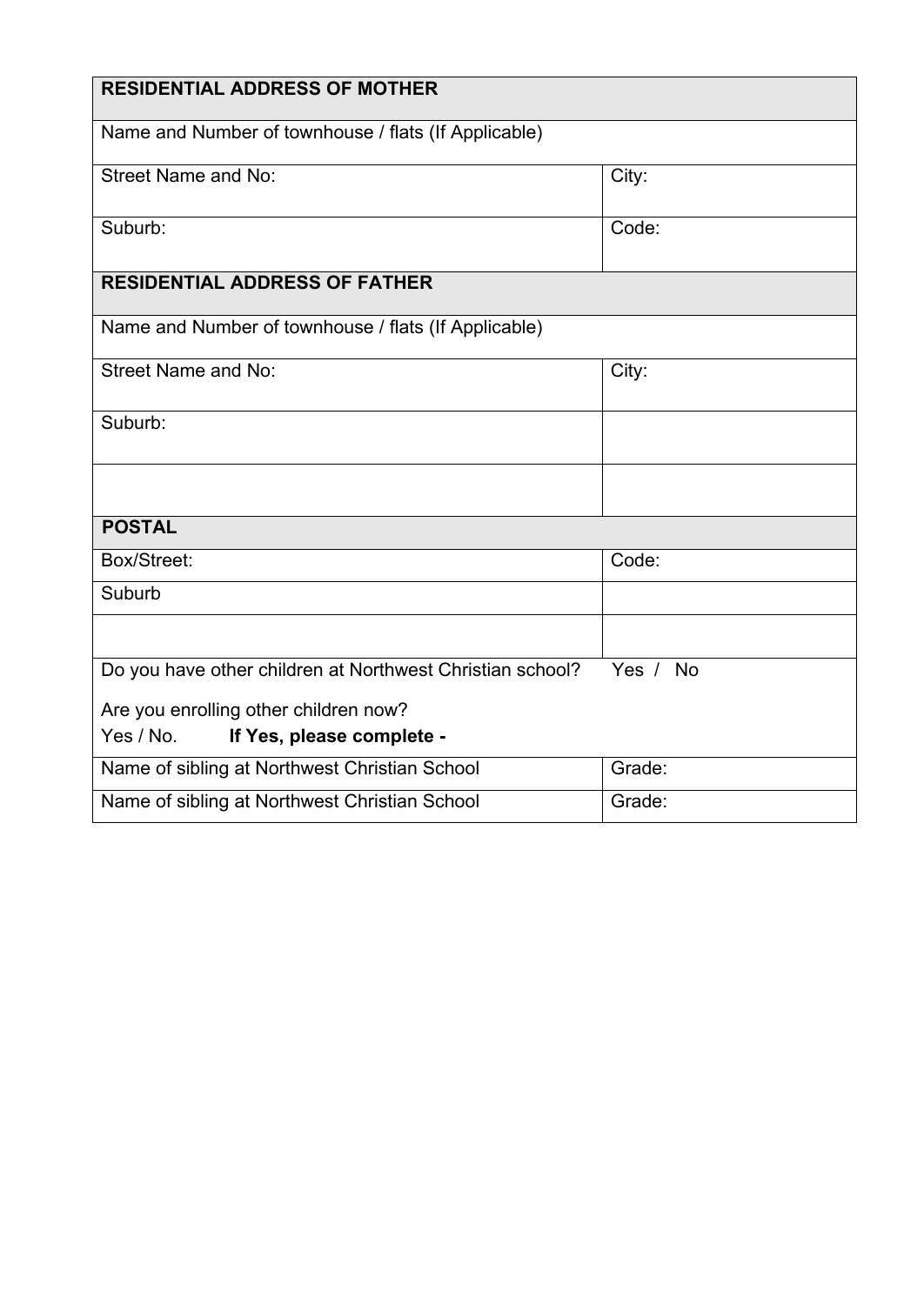| <b>CHILD'S DETAILS</b>                                                                                                                                                                              |                                                                                                                                               |  |  |
|-----------------------------------------------------------------------------------------------------------------------------------------------------------------------------------------------------|-----------------------------------------------------------------------------------------------------------------------------------------------|--|--|
| Grade and year applying for                                                                                                                                                                         | Grade: $\frac{1}{\sqrt{1-\frac{1}{2}}\sqrt{1-\frac{1}{2}}\sqrt{1-\frac{1}{2}}\sqrt{1-\frac{1}{2}}\sqrt{1-\frac{1}{2}}$<br>Year: $\frac{1}{2}$ |  |  |
| Surname                                                                                                                                                                                             |                                                                                                                                               |  |  |
| <b>First Name</b>                                                                                                                                                                                   |                                                                                                                                               |  |  |
| <b>Known As</b><br>(only if your child is not known by<br>their first name)                                                                                                                         |                                                                                                                                               |  |  |
| Male or Female                                                                                                                                                                                      |                                                                                                                                               |  |  |
| <b>Ethnic Group (For Government</b><br>Annual Survey Purposes only)<br>Home Language                                                                                                                |                                                                                                                                               |  |  |
|                                                                                                                                                                                                     |                                                                                                                                               |  |  |
| <b>Country of Birth</b>                                                                                                                                                                             |                                                                                                                                               |  |  |
| Immigrant                                                                                                                                                                                           | Yes<br>No                                                                                                                                     |  |  |
| Passport Number                                                                                                                                                                                     |                                                                                                                                               |  |  |
| Date of Birth                                                                                                                                                                                       |                                                                                                                                               |  |  |
| <b>Identity Number</b>                                                                                                                                                                              |                                                                                                                                               |  |  |
| Are there any severe allergies and<br>medication taken that the school<br>should be aware of?                                                                                                       |                                                                                                                                               |  |  |
| Doctor's Name:                                                                                                                                                                                      |                                                                                                                                               |  |  |
| Doctor's Tel No:                                                                                                                                                                                    |                                                                                                                                               |  |  |
| <b>Emergency Contacts:</b><br><b>Other Than Parents:</b><br>Please note: We will only contact these<br>contacts should we not be able to get hold<br>of the parents in the case of an<br>emergency. | Tel / Cell: _______________________                                                                                                           |  |  |
| <b>Emergency Contacts:</b><br><b>Other Than Parents:</b>                                                                                                                                            | Name: __________________________                                                                                                              |  |  |
| Please note: We will only contact these<br>contacts should we not be able to get hold<br>of the parents in the case of an                                                                           | Tel / Cell: _______________________                                                                                                           |  |  |
| emergency.<br>How many children in family?                                                                                                                                                          | Relationship to Child: ________________________                                                                                               |  |  |
| Position of this child e.g. 1, 2, 3                                                                                                                                                                 |                                                                                                                                               |  |  |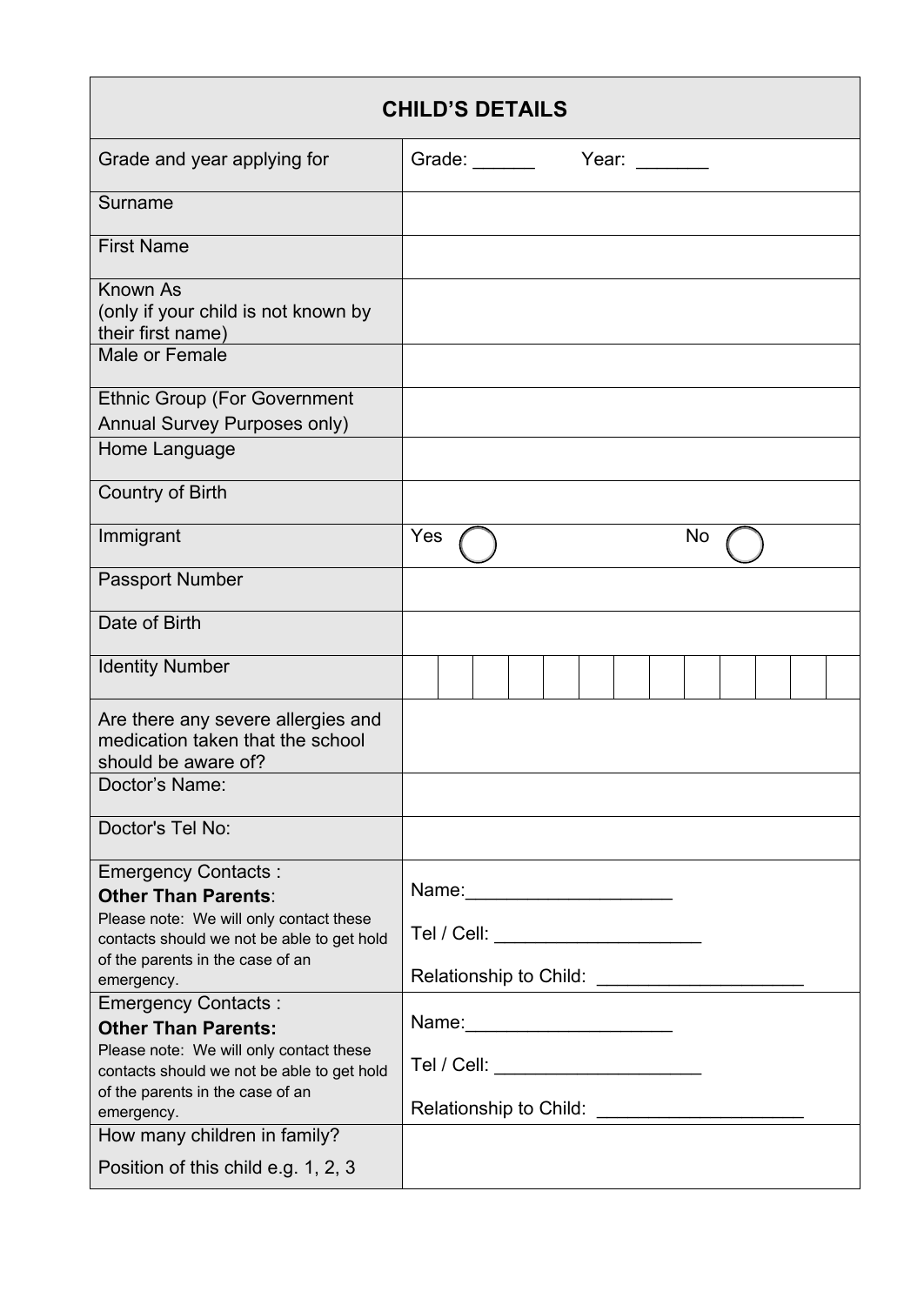| <b>Previous/ Current School or</b>                                                                                                                                          |  |
|-----------------------------------------------------------------------------------------------------------------------------------------------------------------------------|--|
| <b>Nursery School</b>                                                                                                                                                       |  |
| Telephone No. of current school                                                                                                                                             |  |
| Email / Fax no. of current school                                                                                                                                           |  |
|                                                                                                                                                                             |  |
| Is your child currently going for any<br>sort of therapy, eg. Speech, OT,<br>play therapy, etc.?                                                                            |  |
| Please attach any reports to the<br>application form. This does not<br>affect whether your child will be<br>accepted or not. It is only a way<br>for us to help your child. |  |
|                                                                                                                                                                             |  |
| Religion - Denomination and                                                                                                                                                 |  |
| <b>Church Affiliation</b>                                                                                                                                                   |  |
|                                                                                                                                                                             |  |
|                                                                                                                                                                             |  |
| <b>MEDICAL AID DETAILS:</b>                                                                                                                                                 |  |
| Name of Medical Aid:                                                                                                                                                        |  |
| Medical Aid Telephone Number:                                                                                                                                               |  |
| Medical Aid Number:                                                                                                                                                         |  |
| Main Member:                                                                                                                                                                |  |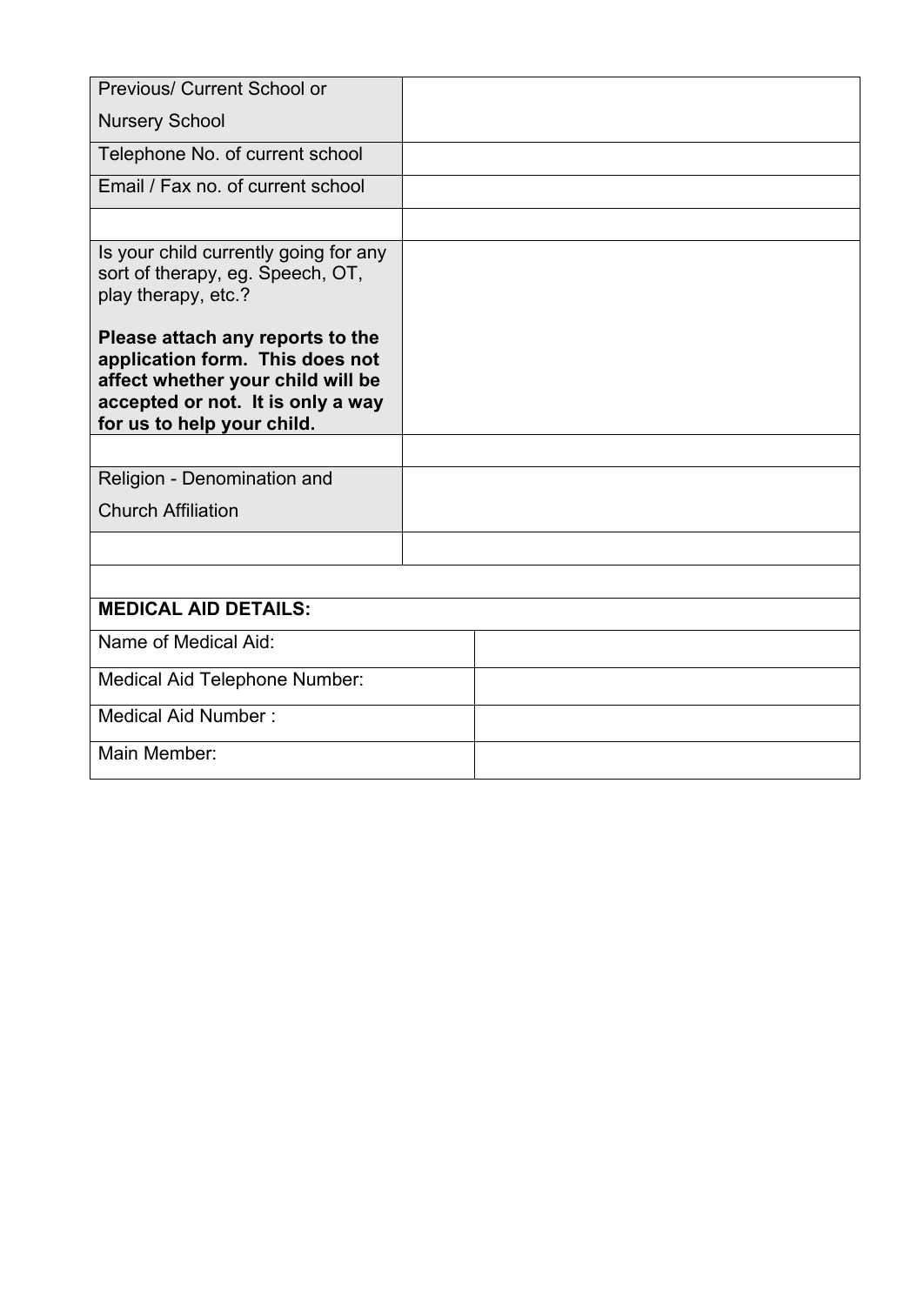

## **AGREEMENT IN RESPECT OF SCHOOL FEES AND AFTERCARE FEES**

**In order to ensure the successful annual enrolment of your child, please ensure that this Agreement is completed, signed by the legal parent/s guardian/s returned to the school.** 

I/We the undersigned

#### \_\_\_\_\_\_\_\_\_\_\_\_\_\_\_\_\_\_\_\_\_\_\_\_\_\_\_\_\_\_\_\_\_\_\_\_\_\_\_\_\_\_\_\_\_\_\_\_\_\_\_\_\_\_\_\_\_\_\_\_\_\_\_\_\_\_\_\_ **(Full name of Father/Guardian)**

#### \_\_\_\_\_\_\_\_\_\_\_\_\_\_\_\_\_\_\_\_\_\_\_\_\_\_\_\_\_\_\_\_\_\_\_\_\_\_\_\_\_\_\_\_\_\_\_\_\_\_\_\_\_\_\_\_\_\_\_\_\_\_\_\_\_\_\_\_ **(Full Residential Address of Father/Guardian)**

and\_\_\_\_\_\_\_\_\_\_\_\_\_\_\_\_\_\_\_\_\_\_\_\_\_\_\_\_\_\_\_\_\_\_\_\_\_\_\_\_\_\_\_\_\_\_\_\_\_\_\_\_\_\_\_\_\_\_\_\_\_\_\_\_\_

#### **(Full name of Mother/Guardian)**

#### \_\_\_\_\_\_\_\_\_\_\_\_\_\_\_\_\_\_\_\_\_\_\_\_\_\_\_\_\_\_\_\_\_\_\_\_\_\_\_\_\_\_\_\_\_\_\_\_\_\_\_\_\_\_\_\_\_\_\_\_\_\_\_\_\_\_\_\_ **(Full Residential Address of Mother/Guardian)**

do hereby agree to pay Northwest Christian School the annual school fees (and aftercare if applicable), in respect of each and every year that the following pupil is enrolled at Northwest Christian School.

\_\_\_\_\_\_\_\_\_\_\_\_\_\_\_\_\_\_\_\_\_\_\_\_\_\_\_\_\_\_\_\_\_\_\_\_\_\_\_\_\_\_\_\_\_\_\_\_\_\_\_\_\_\_\_\_\_\_\_\_\_\_\_\_\_\_\_\_

\_\_\_\_\_\_\_\_\_\_\_\_\_\_\_\_\_\_\_\_\_\_\_\_\_\_\_\_\_\_\_\_\_\_\_\_\_\_\_\_\_\_\_\_\_\_\_\_\_\_\_\_\_\_\_\_\_\_\_\_\_\_\_\_\_\_\_\_

#### \_\_\_\_\_\_\_\_\_\_\_\_\_\_\_\_\_\_\_\_\_\_\_\_\_\_\_\_\_\_\_\_\_\_\_\_\_\_\_\_\_\_\_\_\_\_\_\_\_\_\_\_\_\_\_\_\_\_\_\_\_\_\_\_\_\_\_\_\_ **(Full names of pupil)**

| Person responsible for payment of School Fees: | Mother |  | Father |
|------------------------------------------------|--------|--|--------|
|------------------------------------------------|--------|--|--------|

#### **Person responsible for payment of Aftercare Fees:** Mother **Full Mather**

I/We choose as my/our domicillium citandi et executandi for all purposes arising from this Agreement, the above residential address. I/We hereby undertake to notify the school in writing of any change regarding the name or address, failing which I/We undertake to pay all tracing charges incurred by Northwest Christian School or its Attorneys.

Northwest Christian School requires a full month's notice if a pupil is to withdraw from the school. The full school fees will be charged in respect of the month for which the notice has not been given.

I/We undertake to pay all costs disbursed by the Governing Council of Northwest Christian School to its Attorneys in securing my/our compliance with the provisions of the Agreement on the Attorney and Client scale which shall include tracing fees and collection commission, whether action has been instituted or not.

**I/We the parent/s guardian/s (provide any court/legal documentation as proof of custody/guardianship) confirm that payment of school fees will be made as indicated on Annexure A of this Agreement. In the event of any reason beyond the control of the school, or if schooling is to be provided online or otherwise, school fees are still due to be paid in full.**

No additions and alterations, variations or consensual cancellation hereof shall be of any effect unless reduced to writing and signed by me/us and on behalf of the Governing Council of Northwest Christian School.

**I/We fully understand that in the event of any school fees not being paid timeously the school shall be entitled to terminate my child/children's enrolment and the further attendance of my child/children at the school with immediate effect. In such event I undertake to remove my child/children from the school forthwith upon notification of such termination by the school.**

This done and signed at **This** done and signed at

**SIGNATURE SIGNATURE SIGNATURE OF SIGNATURE OF SIGNATURE OF SIGNATURE OF** 

\_\_\_\_\_\_\_\_\_\_\_\_\_\_\_\_\_\_\_\_\_\_\_ \_\_\_\_\_\_\_\_\_\_\_\_\_\_\_\_\_\_\_\_\_\_\_\_\_\_\_\_ **(Parent/Guardian) (Parent/Guardian)**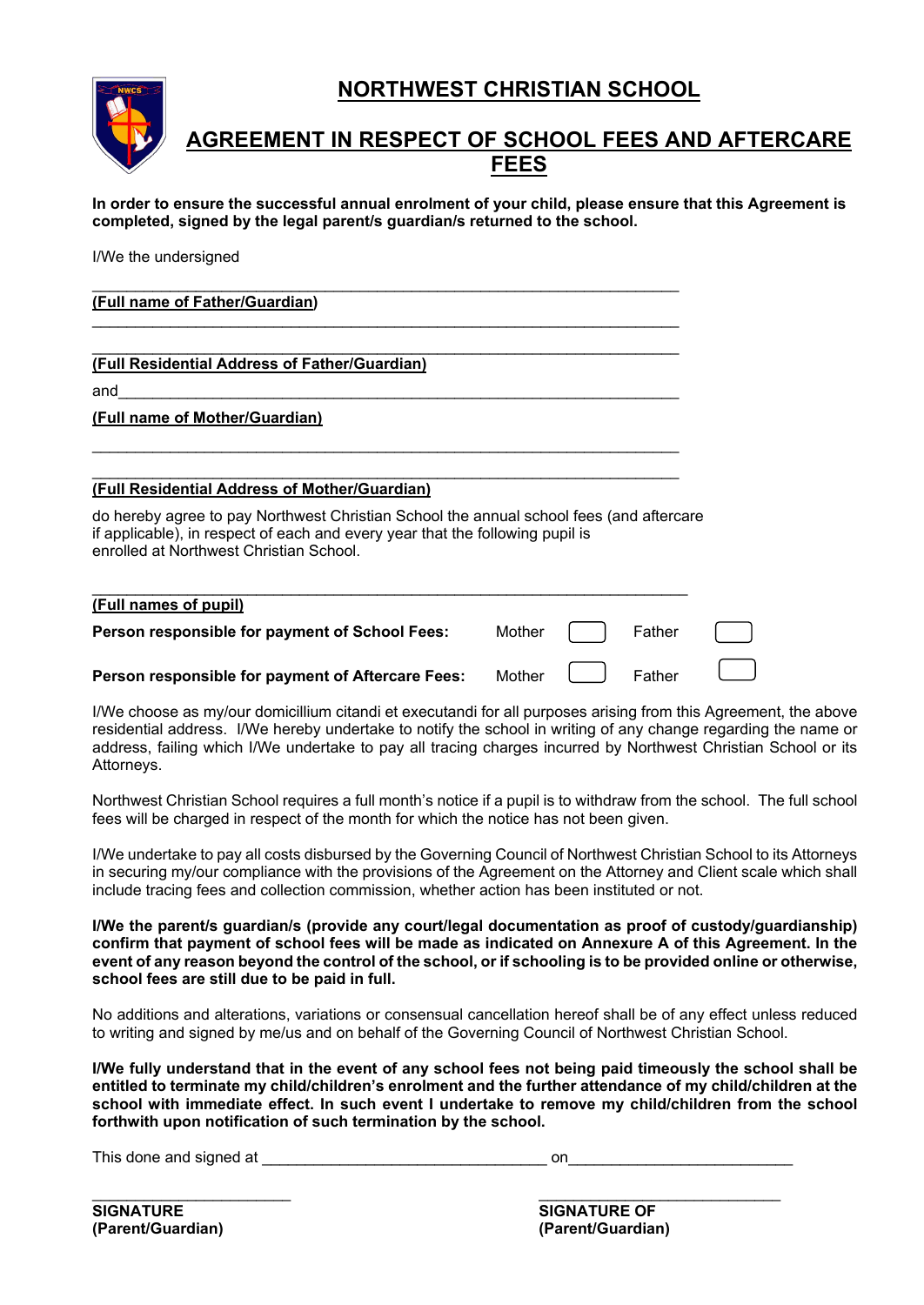

# **PUPIL INDEMNITY**

I/We the undersigned

\_\_\_\_\_\_\_\_\_\_\_\_\_\_\_\_\_\_\_\_\_\_\_\_\_\_\_\_\_\_\_\_\_\_\_\_\_\_\_\_\_\_\_\_\_\_\_\_\_\_\_\_\_\_\_\_\_\_\_\_\_\_\_\_\_\_\_\_ **(Full name of Father/Guardian)**

\_\_\_\_\_\_\_\_\_\_\_\_\_\_\_\_\_\_\_\_\_\_\_\_\_\_\_\_\_\_\_\_\_\_\_\_\_\_\_\_\_\_\_\_\_\_\_\_\_\_\_\_\_\_\_\_\_\_\_\_\_\_\_\_\_\_\_\_ **(Full Residential Address of Father/Guardian)**

and\_\_\_\_\_\_\_\_\_\_\_\_\_\_\_\_\_\_\_\_\_\_\_\_\_\_\_\_\_\_\_\_\_\_\_\_\_\_\_\_\_\_\_\_\_\_\_\_\_\_\_\_\_\_\_\_\_\_\_\_\_\_\_\_\_

**(Full name of Mother/Guardian)**

\_\_\_\_\_\_\_\_\_\_\_\_\_\_\_\_\_\_\_\_\_\_\_\_\_\_\_\_\_\_\_\_\_\_\_\_\_\_\_\_\_\_\_\_\_\_\_\_\_\_\_\_\_\_\_\_\_\_\_\_\_\_\_\_\_\_\_\_ **(Full Residential Address of Mother/Guardian)**

#### \_\_\_\_\_\_\_\_\_\_\_\_\_\_\_\_\_\_\_\_\_\_\_\_\_\_\_\_\_\_\_\_\_\_\_\_\_\_\_\_\_\_\_\_\_\_\_\_\_\_\_\_\_\_\_\_\_\_\_\_\_\_\_\_\_\_\_\_\_ **(Full names of pupil)**

hereby give consent for my son/daughter to take part in any extra-mural activities of the school, including educational excursions of interest, as well as the use of educational and play equipment at the school.

\_\_\_\_\_\_\_\_\_\_\_\_\_\_\_\_\_\_\_\_\_\_\_\_\_\_\_\_\_\_\_\_\_\_\_\_\_\_\_\_\_\_\_\_\_\_\_\_\_\_\_\_\_\_\_\_\_\_\_\_\_\_\_\_\_\_\_\_

\_\_\_\_\_\_\_\_\_\_\_\_\_\_\_\_\_\_\_\_\_\_\_\_\_\_\_\_\_\_\_\_\_\_\_\_\_\_\_\_\_\_\_\_\_\_\_\_\_\_\_\_\_\_\_\_\_\_\_\_\_\_\_\_\_\_\_\_

We fully understand and accept that all excursions and school activities shall be undertaken at my son/ daughter's own risk and we undertake on behalf of myself, my executors and my child aforesaid to indemnify, hold blameless and absolve the Northwest Christian School, the Principal and/or staff, paid/unpaid, temporary assistants, against and from any or all claims whatsoever that may arise in connection with any loss of or damage to the property of, or injury, accident or any other cause to the person of my child aforesaid in the course of any such excursions or school activity, in the knowledge that the Principal and staff will nevertheless take all reasonable precautions for the safety of our child.

We hereby authorise the Northwest Christian School to take all steps that it, in its absolute discretion, may deem necessary, to have the aforesaid child admitted to hospital and/or treated by a doctor or other medical attendant.

| This done and signed at |  |
|-------------------------|--|
|-------------------------|--|

\_\_\_\_\_\_\_\_\_\_\_\_\_\_\_\_\_\_\_\_\_\_\_\_\_\_\_\_\_\_ \_\_\_\_\_\_\_\_\_\_\_\_\_\_\_\_\_\_\_\_

**SIGNATURE OF FATHER SIGNATURE OF MOTHER**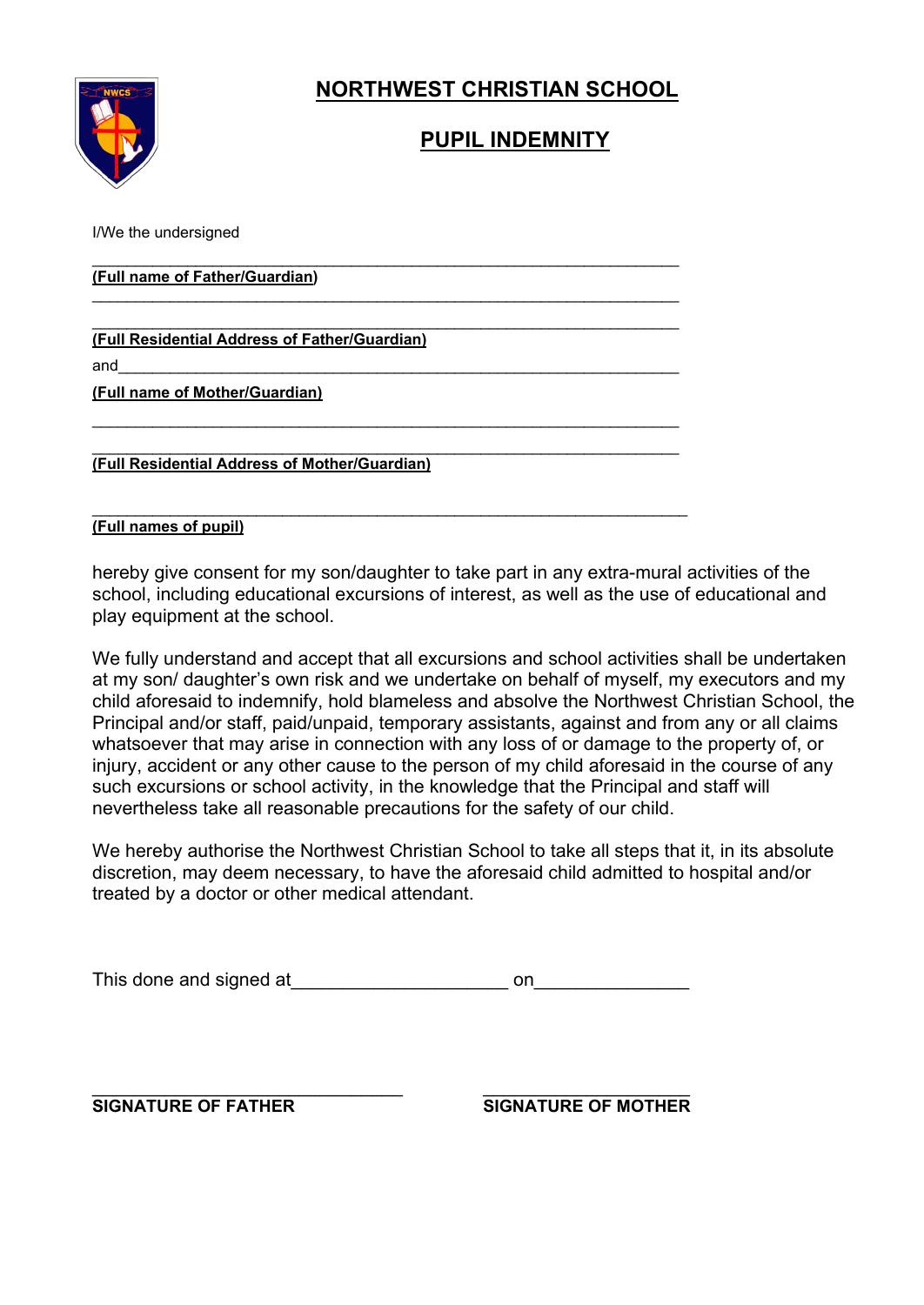



## **SPORT CODE OF CONDUCT PARENTS AND SUPPORTERS**

The aim of school sport is to encourage, excellence, participation, learning, team spirit, exercise, sportsmanship, self-discipline, control, social interaction, ambition and, most importantly, fun. Parents and supporters need to promote these ideals. Therefore we would appreciate it if parents and supporters would act in the following manner at sporting events, matches and practices:

- Support children in a positive manner
- No abuse towards Referees, any other officials, coaches, players or opposition supporters.
- Respect the decisions of the umpires/ officials and teach the children to do the same.
- Please remain on the pavilion/stands during sporting activities.
- Respect the Coach's team selection.
- Encourage and congratulate children, irrespective of the results. They want you to be proud of them.
- Respect the rights, values and cultures of all sports, both boys and girls.
- Parents and supporters should take up any concerns, advice or comments with the Sports Co-ordinator or/and Coach.
- If selected for a sporting event/match, it is vital that the child arrives and arrives on time.
- Any child that is absent from school on the day of the event/match, won't be eligible to take part.

We would respectfully request that all Parents, spectators and supporters ensure that this Code of Conduct is adhered to so as to make sport enjoyable for all.

| <b>Childs Name:</b> |                      |
|---------------------|----------------------|
| Fathers Name:       | Signature of Father: |
| Mothers Name:       | Signature of Mother: |
| Date Signed:        |                      |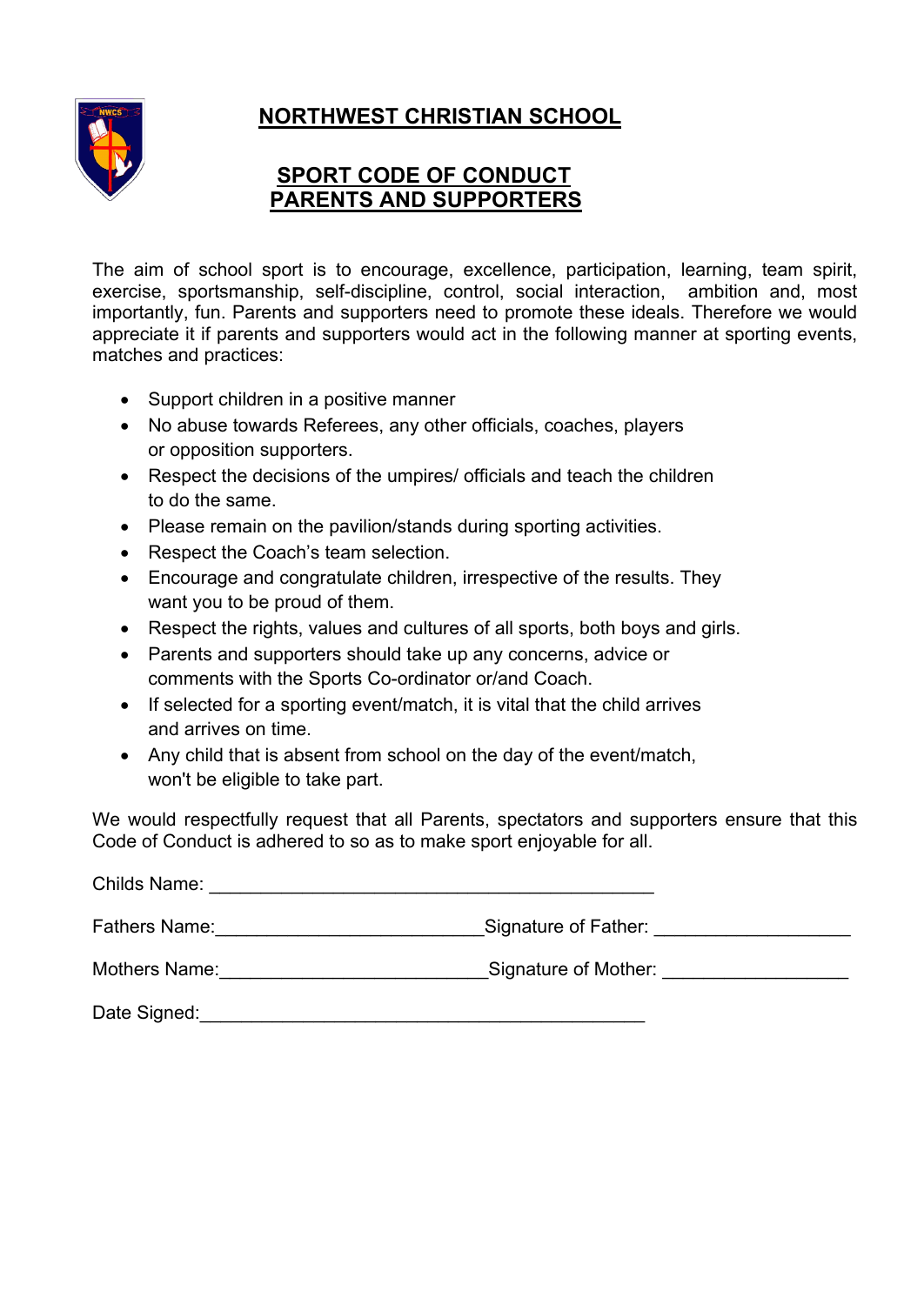

# **CODE OF CONDUCT AND DISCIPLINE**

Northwest Christian School's (NWCS) Code of Conduct and rules are designed to ensure the development, happiness and safety of each learner. The Code of Conduct is based on Biblical Principles and Standards. (The rules are kept to a minimum).

### **A. Objectives – Learners:**

At NWCS learners will endeavour to:

- become Godly children for tomorrow's world,
- develop their intellectual, sporting and cultural abilities,
- develop problem solving and thinking skills,
- improve their social skills and
- learn to care for those less fortunate than themselves.

#### **Uniforms**

- 1. Learners will wear the school uniforms correctly and neatly at all times.
- 2. Every learner is expected to be in school uniform at school functions. A hat or cap is part of the uniform and learners are encouraged to wear these outdoors. (Refer to the updated Uniform List for rules & discipline measures on Uniform, Sports uniform, jewellery, hair and hair accessories.)

#### **Behaviour**

- 1. At NWCS we aim to glorify God through every aspect of our behaviour.
- 2. Good behaviour is to be promoted at all times eg. Basic manners such as addressing adults courteously and saying "please" and "thank you".
- 3. NWCS aims to instil self-control and self-discipline.
- 4. Respect for staff members, parents, coaches, visitors, peers and their property are required. This has a bearing on the forming of attitudes towards authorities and God.
- 5. Learners are to greet all staff members, parents and visitors.
- 6. Learners need to be punctual,
	- follow teachers' instructions,
	- apply themselves to their work,
	- complete work, assignments and test preparations on time,
	- refrain from being disruptive.
- 7. Learners need to respect the right of others to learn.
	- They should not distract or ridicule their peers,
		- respect others' points of view.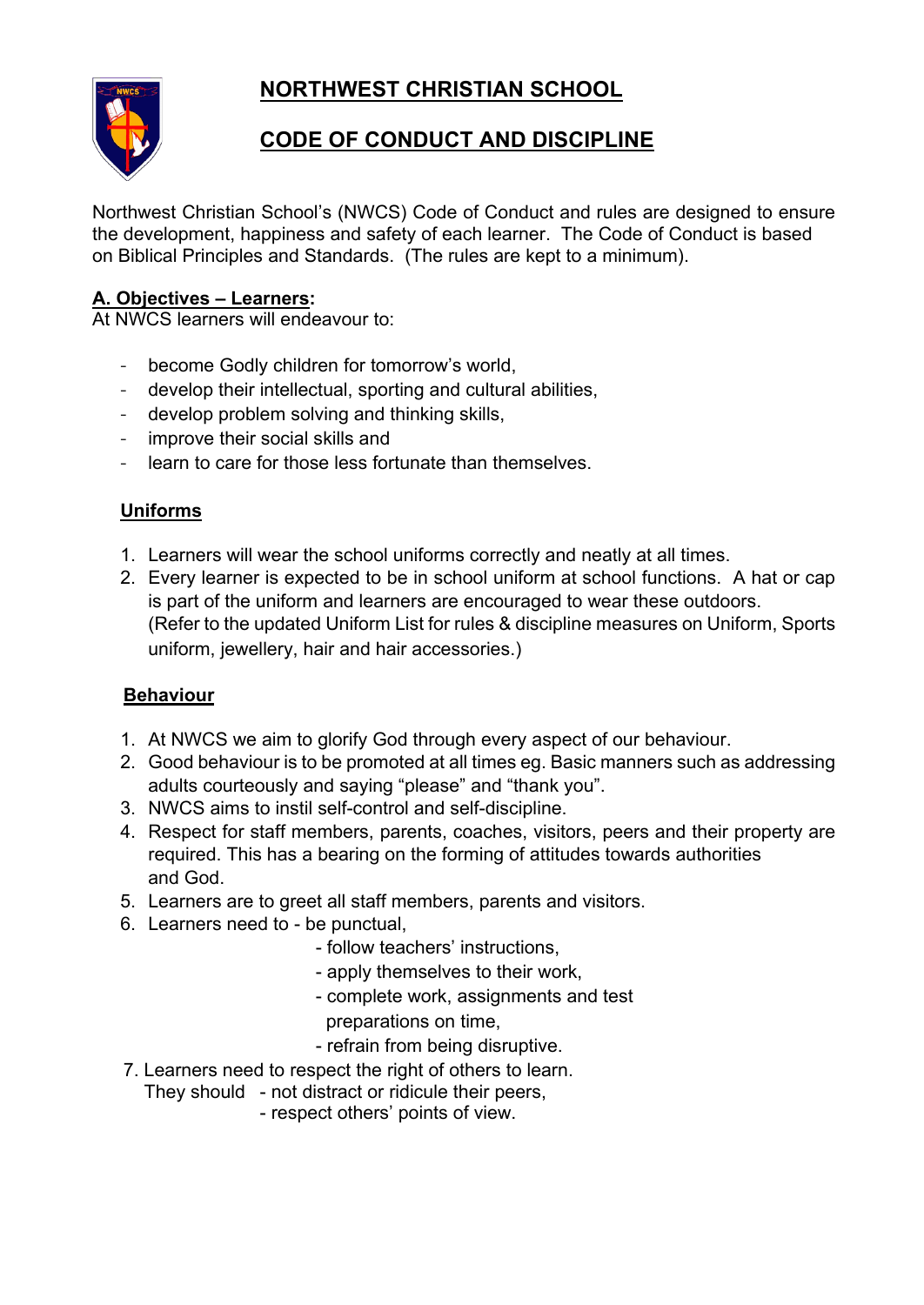### 8. **No physical or verbal bullying will be tolerated.**

(Consistent bad behaviour in a child is often indicative of a problem and parents will be asked to meet with the teacher, should such situations arise.)

### **Discipline**

- 1. NWCS uses a Merit and Demerit system which promotes positive reinforcement and a positive approach to discipline.
- 2. Learners are encouraged to develop characteristics such as tolerance, patience, kindness and self-control in keeping with the Fruit of the Spirit.
- 3. Strategies for conflict management will be adopted by educators.
- 4. Disrespect, insolence and deliberate disregard of rules will be dealt with immediately.
- 5. Learners need to receive correction in the right spirit.
- 6. Learners should not interrupt staff when they are talking to each other/parents.
- 7. Serious and deliberate disciplinary issues will result in a Saturday Detention form 08:00 - 09:30.
- 8. Learners may be put on 'Daily Report' when less serious rules are broken.
- 9. Learners who have transgressed the Code of Conduct or School Rules will be dealt with promptly and objectively. Punishment will fit the offence so as to effect change in attitude or behaviour. Learners who have been disciplined should not feel rejected, but should be reminded that each day is a fresh start.
- 10.Parents may be requested to participate in an interview, where necessary counselling may be advised.

### **Extra Mural Activities**

- 1. NWCS aims to foster healthy, balanced lifestyles.
- 2. Learners are encouraged to participate in the school's extramural programme.
- 3. Learners need to learn to respect the rules of sport and cultural activities.
- 4. Learners need to develop skills.
- 5. Learners need to adopt good attitudes towards winning and losing.
- 6. NWCS aims to enhance school spirit and develop camaraderie and team spirit.
- 7. Participants are expected to:
	- attend scheduled practices and matches,
	- adhere to the correct dress code.

### *General*

- 1. Learners are expected to leave their classes in an orderly fashion before breaks, after assemblies and at the end of the day.
- 2. Learners may not be left to wait on the school property after school, unless they are participating in an extra mural activity. Arrangements must be made to use the aftercare instead.
- 3. Learners are cautioned not to loiter near the school gates or teachers' cars and are to be 'streetwise'
	- regarding strangers.
- 4. Learners are not permitted to buy, sell or distribute anything on the school property in their own capacity.

Queries must be addressed to the Principal or Deputy Principal.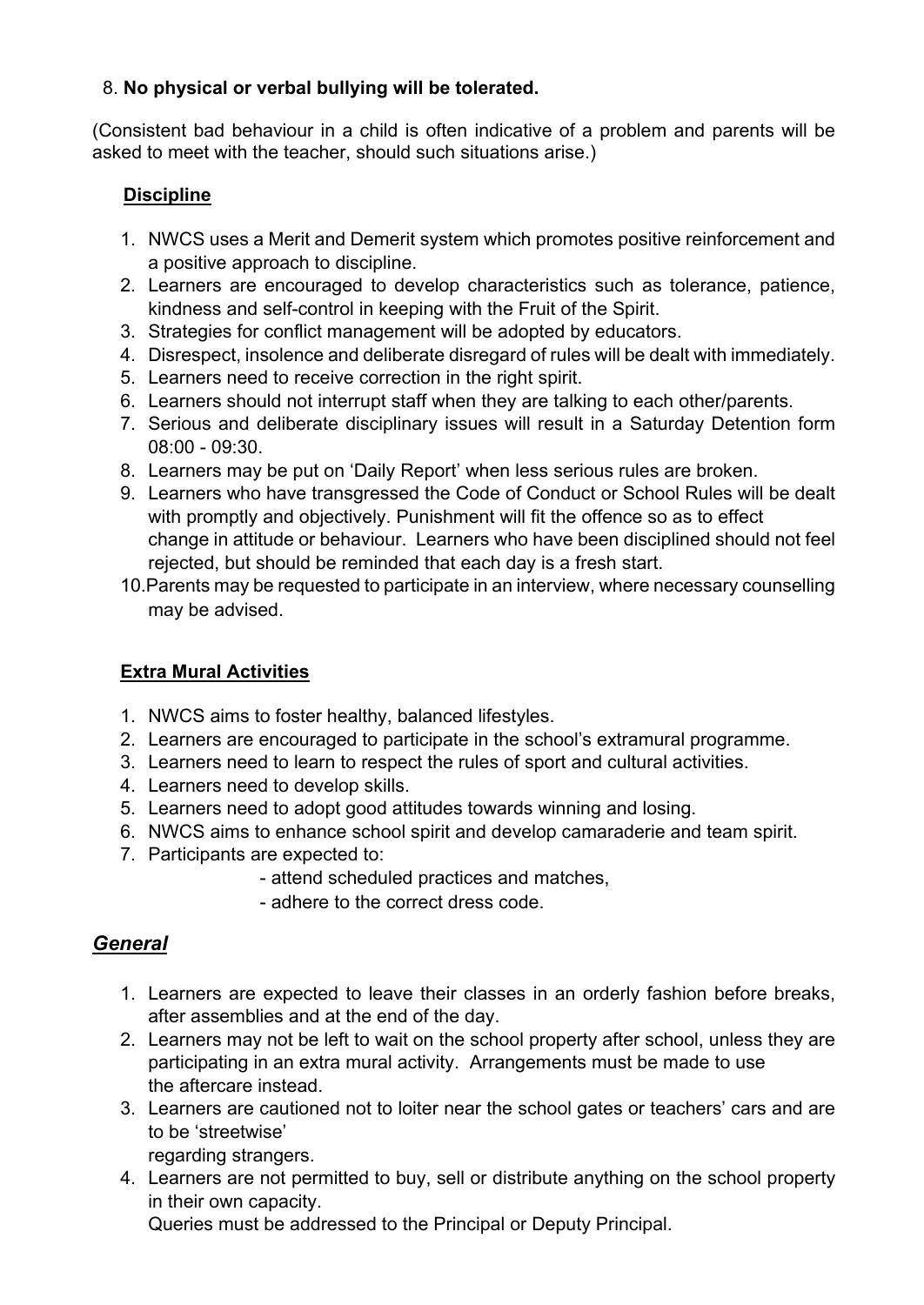- 5. Learners are to take pride in their school and be aware of litter and not to vandalize school property.
- 6. A register is kept for school attendance. Parents should contact the school should a learner be absent. A letter or doctors' certificate should cover all absenteeism. A doctor's certificate is compulsory when Cycle Tests or Exams are missed or for more than 3 days off school.
- 7. No chewing gum is allowed at school.

### **B. Objectives – Parents:**

In their association with NWCS through their children, parents will undertake to:

- provide their children with the necessities for effective school careers,
- support their children in their studies and various school activities,
- uphold punctuality and the discipline structures of NWCS as children learn by example,
- serve on parent committees, as able, attend school functions, sport and cultural activities, parent meetings, as able,
- extend their own professional expertise to NWCS, when required,
- uphold and promote the name of NWCS.

### **Code**

Parents at NWCS undertake to:

- 1. Support teachers in monitoring that homework gets done and checking test results. Communicate with Grade Heads, HODs or the Deputy Principal timeously regarding areas of concern before they become major issues. (NWCS undertakes to treat such approaches sensitively and confidentially in an effort to improve the situation.)
- 2. Encourage their children to participate fully in NWCS extra-curricular activities.
- 3. Uphold the Sports Code of Conduct. (Refer to the updated Sports Code.)
- 4. Endeavour to uphold moral and legal behaviour in their children as regards alcohol, cigarettes, substance abuse etc.
- 5. Be aware at all times of the whereabouts of their children and set parameters as far as time lines, transport arrangements, dress codes and appropriate behaviour is concerned.
- 6. Communicate with the parents of their children's friends to verify information and to hereby avoid manipulation.

### **C. Objectives – Educators:**

Through their acceptance of employment at NWCS, educators will commit to:

- educate Godly children for tomorrow's world,
- utilize their professional skills for the purpose of educating individuals,
- advance their own career opportunities and those of the learners in their care,
- maintain professional contact with parents as individuals and as a body,
- provide care in whatever circumstances and for whomever requires it within NWCS.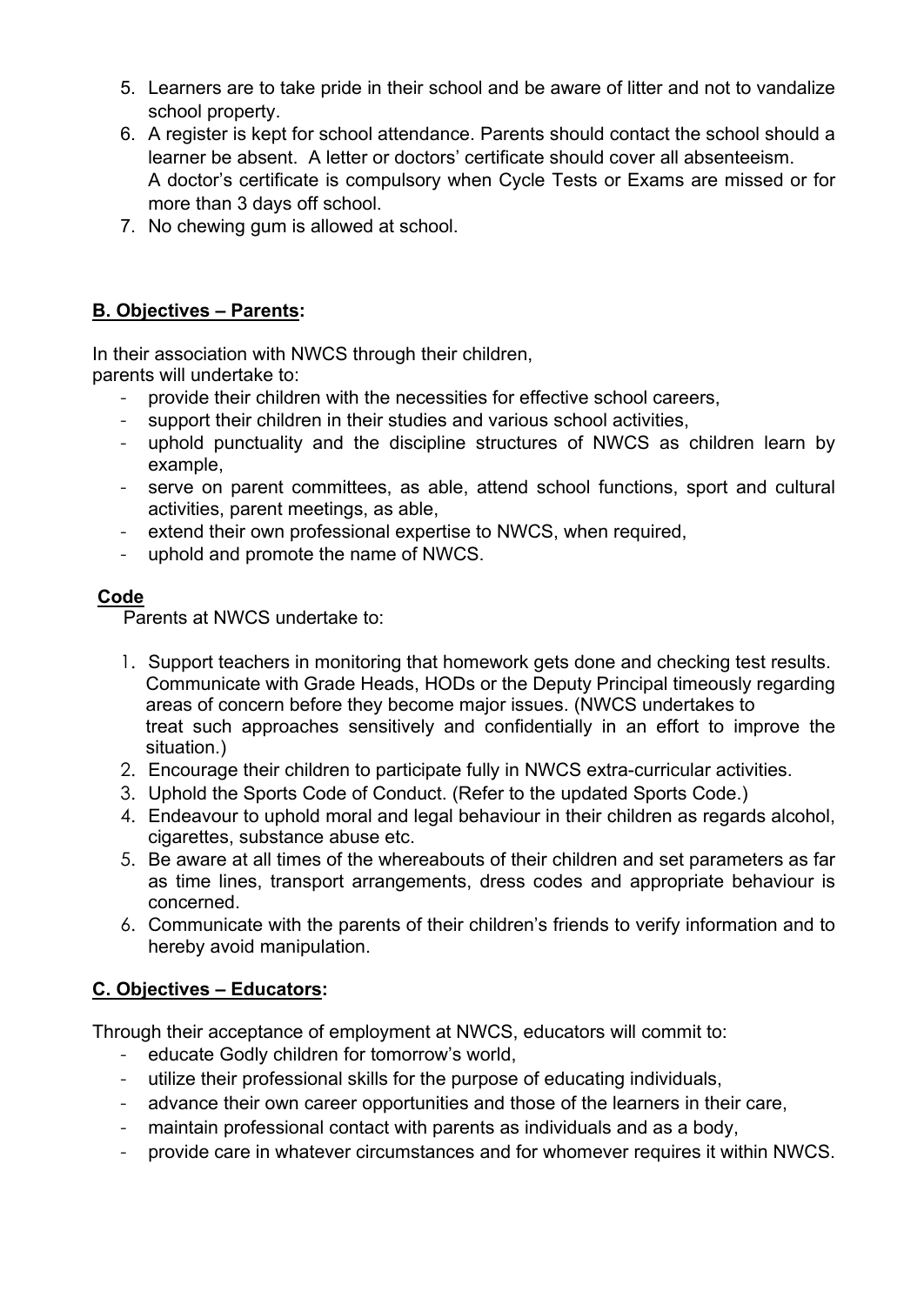### **Code**

Teachers at NWCS undertake to:

- 1. Uphold the Mission, Vision and Motto of NWCS,
- 2. Maintain a professional bearing and manner and by so doing, set a positive example for all learners,
- 3. Be well-prepared,
- 4. Be fully conversant with the demands of the syllabi taught,
- 5. Be punctual,
- 6. Mark and return assignments, tests and examinations within a reasonable period of time,
- 7. Praise, encourage and motivate learners,
- 8. Help create a concept of team work/partnership with learners in the education process,
- 8. Confront learners who transgress the accepted code, administering punishment when necessary,
- 10.Discipline with dignity and follow the principles outlined in the discipline code,
- 11.Report serious misconduct to the Team Leaders,
- 12.Be sensitive to the individual needs and problems of learners.

### **General**

- 1. Corporal punishment is not to be administered in any form.
- 2. Educators should be on the lookout for the development of negative character traits such as irresponsibility, bullying and intolerance. Learners need to be encouraged to display the Christian alternative.

### **D. Substance Abuse & Safety.**

- 1. NWCS is a cigarette free, alcohol free, drug free and weapon free zone.
- 2. NWCS promotes responsible use of all forms of social media and technology. (Refer to the updated IT policy)
- 3. No form of inappropriate or explicit material / behaviour will be tolerated.
- 4. Suitable, age-appropriate education, guidance and monitoring programmes will be conducted at school.
- 5. Appropriate actions will be taken in cases of infringements of this policy.
- 6. The best interests of NWCS as a whole will be considered paramount.
- 7. All assistance given will respect the dignity and confidentiality of those concerned.
- 8. Parent responsibility will be recognized and emphasized throughout investigations.
- 9. NWCS reserves the right to:
	- arrange urine and/or other drug tests by an outside agency selected by the school for any persons identified by the Head/Deputy as possibly being involved,
	- use agencies and/or staff teams to monitor persons, belongings or grounds at any time, to identify any possession or usage of cigarettes, alcohol, drugs or weapons.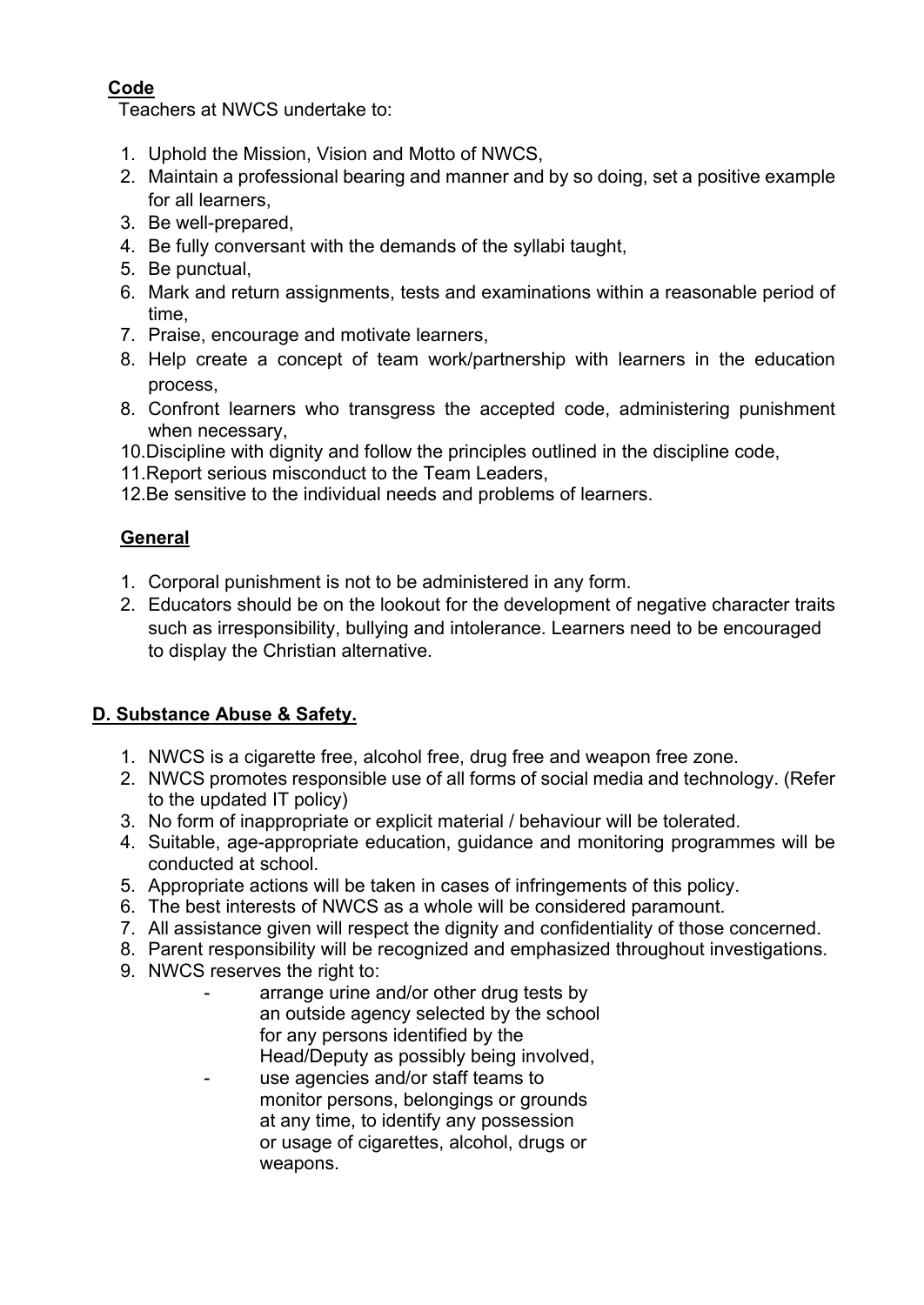- 10.In cases of possession, usage, abuse or distribution, discipline will be meted out, as seen fit by the Head of the disciplinary enquiry at the time. Discipline may take the form of:
	- detentions and community service,
	- written or verbal warnings.
	- regular monitoring,
	- suspensions and expulsion,
	- referral to the SAPS.
	- or any other action deemed suitable at the time.
	- 10.1.1 In every case, parents must be informed of their children's involvement and of what actions have been and will be taken.
	- 10.1.2 Expulsions and suspensions will be according to the South African Schools Act, 1996, or other relevant legislation.

### **Acceptance of the NWCS Code of Conduct**

|    | parent/guardian |
|----|-----------------|
| οf | in Grade        |

have read and understood the Code of Conduct of NWCS.

As a family representing NWCS, we promise to abide by the Code of the school and to uplift the name of NWCS.

Signature of Father: **Example 20** 

Signature of Mother: **Example 20** 

Place: \_\_\_\_\_\_\_\_\_\_\_\_\_\_\_\_\_\_\_\_\_\_\_\_\_\_\_\_\_\_\_\_\_

Date:  $\Box$ 

Child's signature: **Example 20** 

Date: \_\_\_\_\_\_\_\_\_\_\_\_\_\_\_\_\_\_\_\_\_\_\_\_\_\_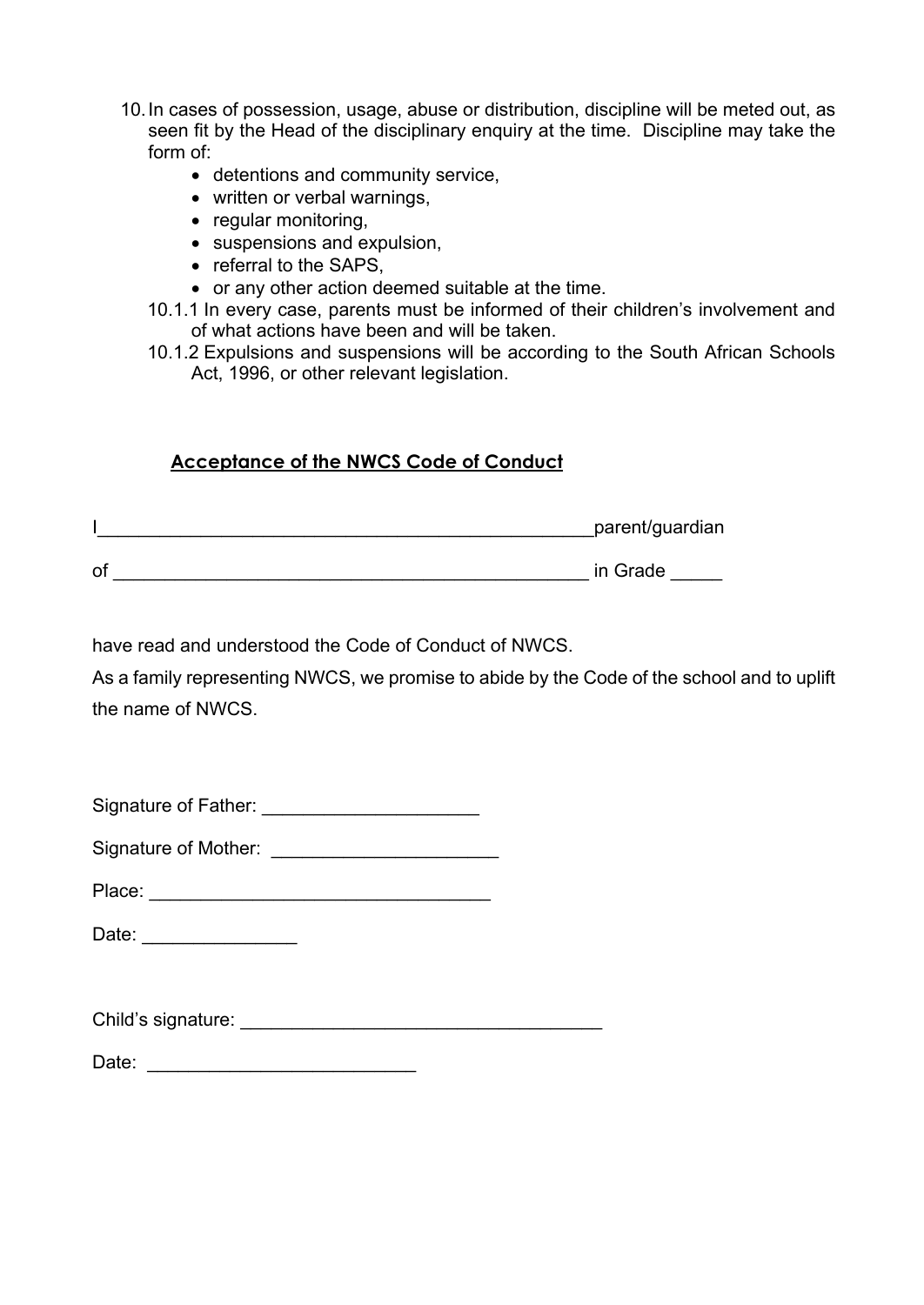

# FAITH POLICY

Northwest Christian School is by its Constitution fundamentally Christian. It exists to support families who choose to give their children an education based on a Christian Worldview and moral convictions expressed in the School's 'Statement of Faith'. The Bible is always taken as the inerrant word of God and is used as our point of departure.

Being an independent school, we determine our distinctive missions, including our ethos, faith and philosophy values. This is in accordance with the "Guidelines on the Rights & Responsibilities of Independent Schools".

The school welcomes learners from families who do not hold the belief included under the Statement of Faith under the clear understanding that:

- Every learner will be taught all aspects of the school curriculum including the beliefs outlined in the School's "Statement of Faith."
- All learners are expected to attend and participate in Bible Education Classes, Assemblies, Praise Time and Christian Celebrations.

No learner may include any *visible* religious attire or symbolic items of festivals and celebrations while they are at school or representing NWCS in their school uniform. This applies regardless of whether the religious attire or symbolic item is Christian or from another faith.

The Christian ethos and environment permeates all parts of the school.

 $\_$  , and the set of the set of the set of the set of the set of the set of the set of the set of the set of the set of the set of the set of the set of the set of the set of the set of the set of the set of the set of th

 $\_$  , and the set of the set of the set of the set of the set of the set of the set of the set of the set of the set of the set of the set of the set of the set of the set of the set of the set of the set of the set of th

No family may actively seek to alter or undermine the teachings of NWCS.

Each learner will be encouraged to receive Jesus Christ as Lord and Saviour, but no learner will be compelled to do so.

We at NWCS respect all parents, including those whose beliefs are contrary to ours. We encourage those who strongly oppose the beliefs and values taught at our school to seek a school for their children that is in keeping with their own convictions.

In light of the above directives, the school has developed guiding documents to direct educators with regard to various interpretations and teaching philosophies.

#### --------------------------------------------

I /We acknowledge that we have read and understand the statement concerning Christian Education and Policy on attendance of classes.

Signature of Father **Date** Date

Signature of Mother **Date** Date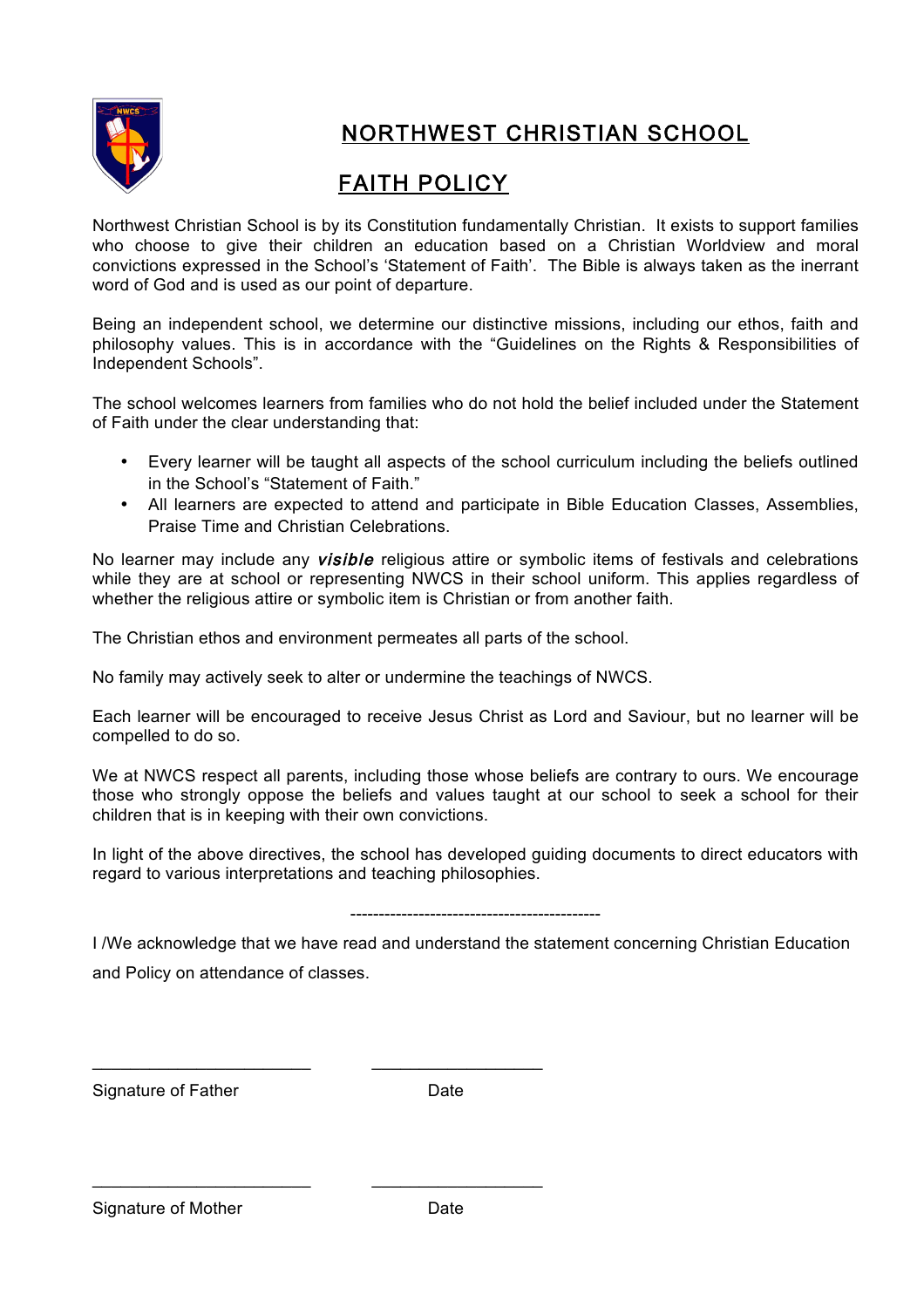

## **STATEMENT OF FAITH**

- 1. I believe that the Bible is the Inspired Word of God, written by men divinely inspired by the Holy Spirit and is the record of God's revelation of Himself to man. It is the perfect treasure of divine instruction. Its contents are without error and I accept it as our final authority in all matters of Faith and Conduct (2 Timothy 3:16)
- 2. I believe in one God (Deuteronomy 6:4) eternally existing in three persons: Father, Son and Holy Spirit. (John 16:7 & 17:1)
- 3. I believe that God created man in His own image (Genesis 1:27); that man sinned and thereby incurred the death penalty (Romans 6:23) physical and spiritual. Further, that all men inherit a sinful nature which is expressed in actual transgression, causing personal guilt (Romans 3:23).
- 4. I believe that Jesus Christ was begotten by the Holy Spirit (Luke 1:35), born of the Virgin Mary, and is true God (John 14:9) and true Man (Luke 2:52). That on earth He died for our sins, a substitutionary sacrifice, and that all who believe personally in Him are justified on the grounds of accepting His sacrifice (1 Peter 3:18 & John 3:16).
- 5. I believe in the Person of the Holy Spirit Who lives and works within the life of the believer (John 16:13).
- 6. I believe that the Lord Jesus Christ rose from the dead (Romans 14:9), ascended into Heaven, and that He lives at present with the Father (Acts 1:3), acting as our High Priest and Advocate (Hebrews 9:11 & 1 John 2:1).
- 7. I believe that Jesus Christ is the only mediator between God and Man. (1 Timothy 2:5)
- 8. I believe in the Personal and Imminent return of the Lord Jesus Christ (1Thessalonians 4:16).
- 9. I believe in the resurrection both of the believer and of the unbeliever (Revelation 22:5) and the eternal damnation (Revelation 20:14 & 15) of those who reject God's free offer of salvation (Mark 16:16).
- 10.I believe that salvation includes every divine action on behalf of the believer, from deliverance out of his lost estate to his final presentation in glory, conformed to the image of Christ. The believer was saved when he, by grace through faith in Jesus Christ, died to sin and was spiritually born again as a child of God. (John  $3:5 - 7$ )
- 11.I believe that the one true Church is the whole company of those who have accepted Jesus as personal Saviour, and that our Local Church should be an honest expression of the Church, making personal salvation essential to Church Membership. (Acts 2:47) I believe that regular Church attendance is essential to my personal spiritual growth.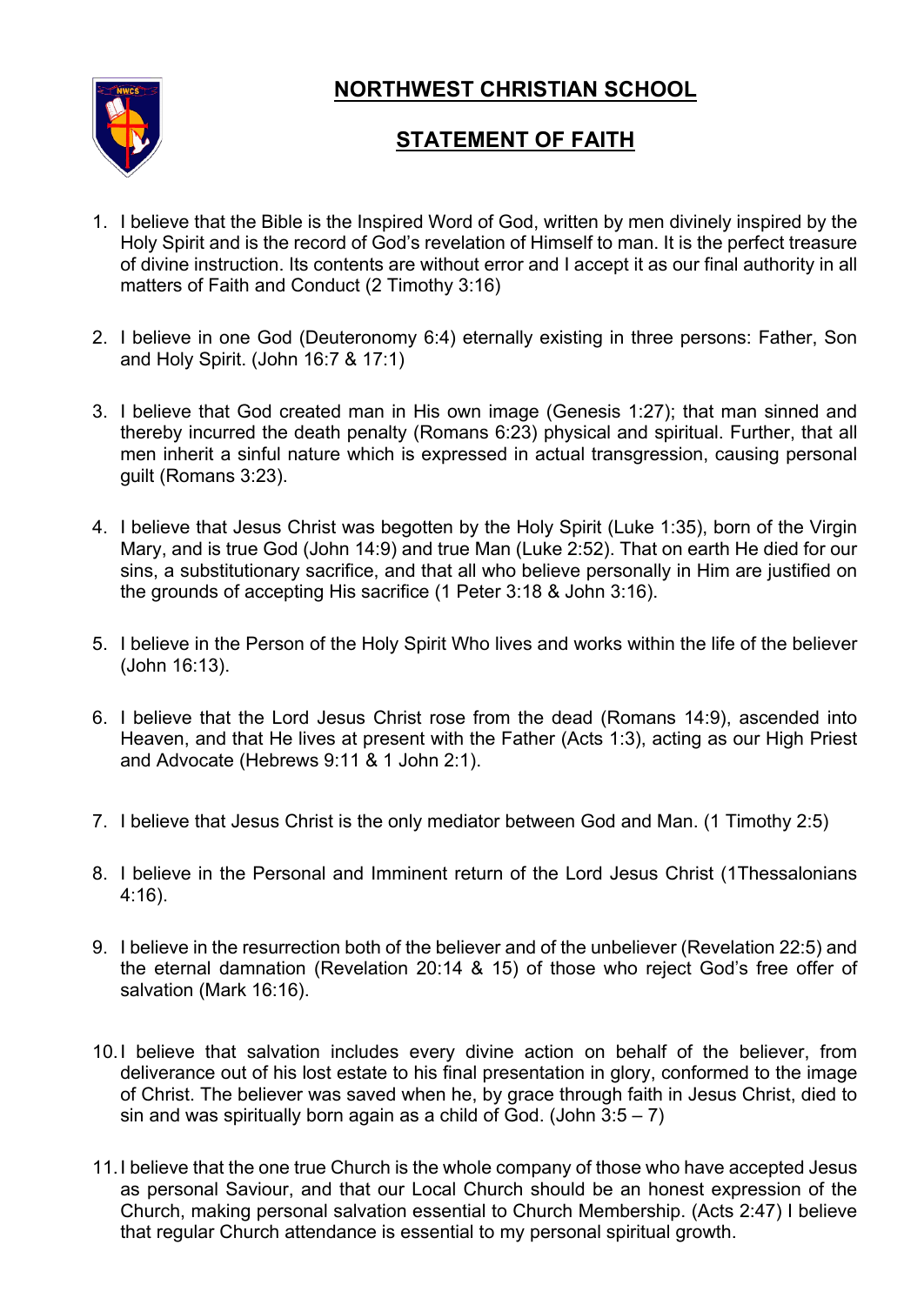- 12.I believe that support and participation in the task of fulfilling the great commission is the responsibility of all believers in our Lord Jesus Christ. (Matthew 28:19 & 20)
- 13.I believe that the universe originated by the creative act of God as revealed in the Word of God and that the form of every kind of life was fixed at the time of its creation. (Genesis 1:1  $&$  John 1:1 – 3)
- 14.I believe that the term 'marriage' has only one meaning: the uniting of one man and one woman in a single, exclusive union, as delineated in Scripture (Genesis 2:18 – 25). I believe that God intends sexual intimacy to occur only between a man and a woman who are married to each other (1 Corinthians 6:18; 7:2 – 5 & Hebrews 13:4). I believe that God's command is that there be no sexual intimacy outside of, or apart from marriage between a man and a woman.
- 15.I believe that God wonderfully foreordained and immutably created each person as either male or female in conformity with their biological sex. These two distinct, yet complementary genders together reflect the image and nature of God (Genesis 1:26 & 27)
- 16.I believe that every person must be afforded compassion, love, kindness, respect and dignity (Mark 12:28 – 31 & Luke 6:31) Hateful and harassing behaviour or attitudes directed toward any individual are to be repudiated and are not in accord with the Word of God nor the doctrines of NWCS.
- 17.I believe that human life is sacred and created by God in His image. Human life is of inestimable worth in all its dimensions, including pre-born babies, the aged, the physically or mentally challenged and every other stage or condition from conception through natural death. We are therefore called to defend, protect and value all of human life. (Psalms 139)
- 18.I believe that the Church is the Body of Christ, with Christ its only Head (Ephesians 1:23) and that each member forms an integral part in that Body (1 Corinthians 12:12) so that each member is called upon to unite with every other member in a life of Holiness (1 Peter 2:5) and Devotion (Philippians 1:5). It is the duty and privilege of each member to discover and develop his Spiritual gift (2 Timothy 1:6), to use it to the building up of the whole Body (Ephesians 4:12) and to bear each other's burdens in the spirit of true Christian love. (Galatians 6:2)
- 19.I believe that the Lord appointed two ordinances; Baptism (Matthew 28:19) and the Lord's Supper (1 Corinthians 11:23-26); to be observed as acts of obedience and as perpetual witnesses to the central facts of the Christian Faith.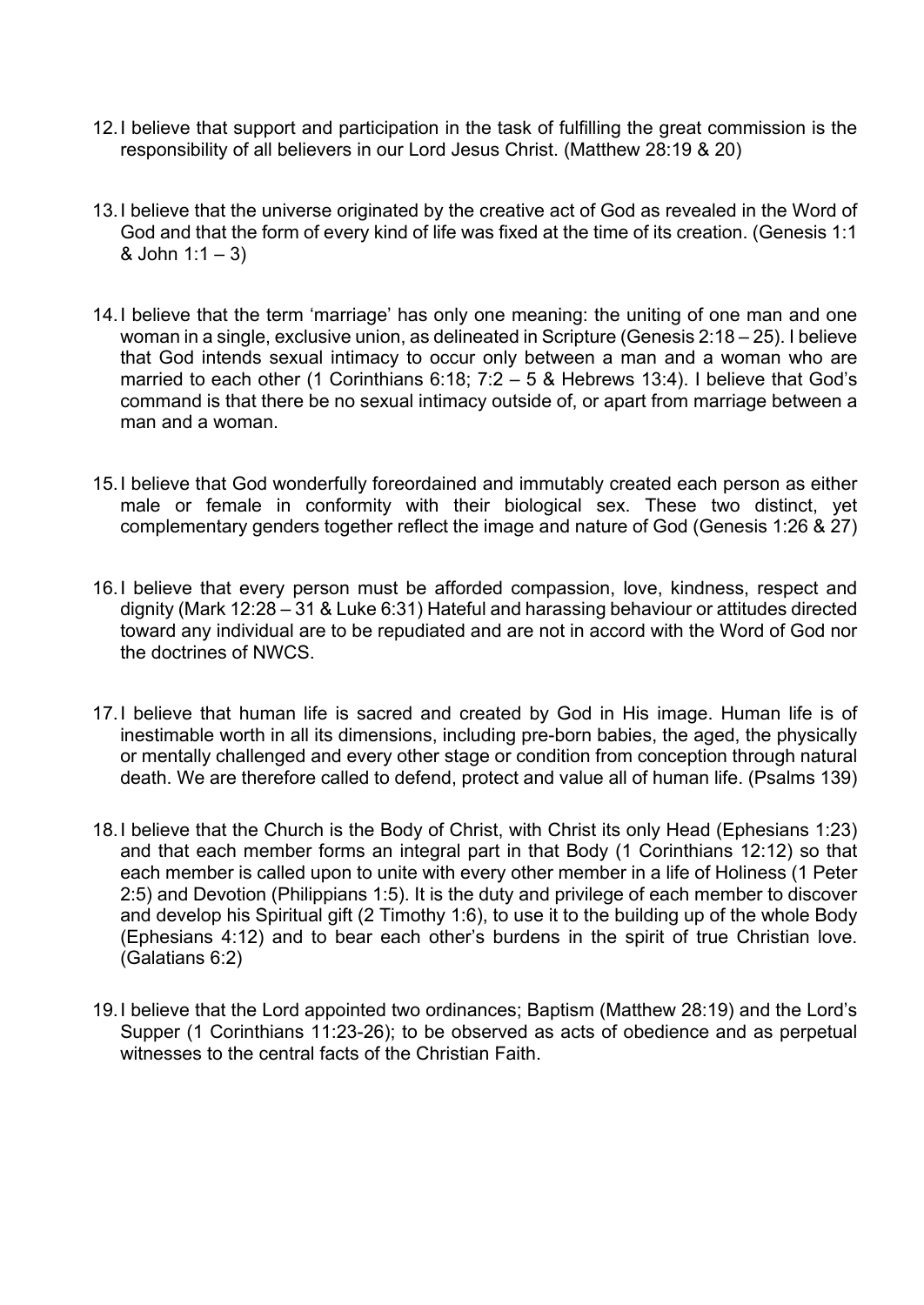### POLICY ON DIFFERENT FAITH PERSPECTIVES

Northwest Christian School is by its Constitution fundamentally Christian. It exists to support families who choose to give their children an education based on a Christian Worldview and moral convictions expressed in the School's 'Statement of Faith'. The Bible is always taken as the inerrant Word of God and is used as our point of departure. The Christian ethos and environment permeates all parts of the school.

Being an independent school, we determine our distinctive missions, including our ethos, faith and philosophy values. This is in accordance with the "Guidelines on the Rights & Responsibilities of Independent Schools".

NWCS welcomes learners from families who do not hold the belief included under the Statement of Faith under the clear understanding that:

- every learner will be taught all aspects of the school curriculum including the beliefs outlined in the School's "Statement of Faith."
- all learners are expected to attend and participate in Bible Education Classes, Assemblies, Praise Time and Christian Celebrations.

No learner of a different faith may:

- bring their faith into discussion in the school situation.
- include any visible religious attire or symbolic items of festivals and celebrations while they are at school or representing NWCS in their school uniform.
- attempt to convert anyone to a different faith within the confines of the school, with or without the help of their parents.

No learner or parent of a different faith may:

attempt to alter the ethos or Christian Worldview of the school.

A learner of different faith may:

- express a different opinion while answering written questions.
- be encouraged to substantiate his/her differing opinions and will not be penalised for expressing different opinions in written answers.
- may also discuss different opinions with the teacher, privately, after the lesson. In class, a discussion on faith-based issues may only take place at the teacher's discretion.

The school's Statement of Faith should be kept in mind in all situations.

\_\_\_\_\_\_\_\_\_\_\_\_\_\_\_\_\_\_\_\_\_\_\_ \_\_\_\_\_\_\_\_\_\_\_\_\_\_\_\_\_\_

I /We acknowledge that we have read and understand the Policy on Different Faith Perspectives

Signature of Father Date

\_\_\_\_\_\_\_\_\_\_\_\_\_\_\_\_\_\_\_\_\_\_\_ \_\_\_\_\_\_\_\_\_\_\_\_\_\_\_\_\_

Signature of Mother Date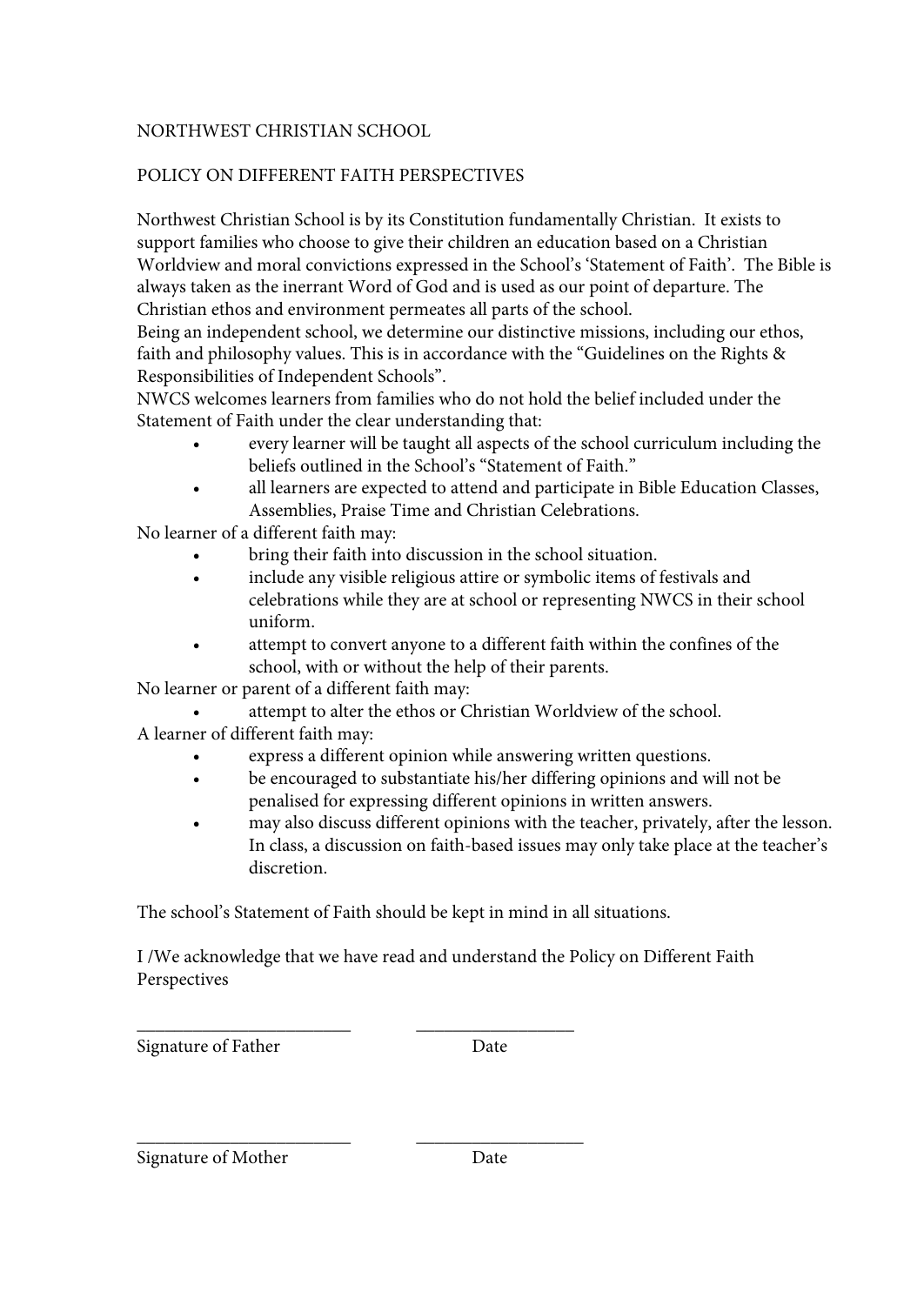

# **AFTER SCHOOL CARE CENTRE**

#### **APPLICATION FORM 2021**

*Print clearly please*

|                                                          |                                                                            |                                       | PLEASE INDICATE TYPE OF AFTERCARE BY TICKING THE APPROPRIATE PLACE:                                                  |  |
|----------------------------------------------------------|----------------------------------------------------------------------------|---------------------------------------|----------------------------------------------------------------------------------------------------------------------|--|
| PERMANENT FULL DAY<br>PERMANENT HALF DAY (13:00 - 15:00) | $(13:00 - 17:30)$                                                          |                                       | R1 324.00 x 11 MONTHS<br>R750.00 x 11 MONTHS Grace is given until 15h30                                              |  |
| CASUAL FULL DAY (13:00 - 17:30)                          |                                                                            |                                       |                                                                                                                      |  |
|                                                          |                                                                            | R142 PER DAY                          |                                                                                                                      |  |
|                                                          | CASUAL HALF DAY (13:00 - 15:00)<br>R107 PER DAY Grace is given until 15h30 |                                       |                                                                                                                      |  |
|                                                          |                                                                            |                                       | Aftercare requires 30 days' notice, in writing (e-mail) if a learner is to be withdrawn from Aftercare.              |  |
|                                                          |                                                                            | Prices are subject to change annually |                                                                                                                      |  |
|                                                          |                                                                            |                                       | STARTING DATE ________________________  CHILD'S DATE OF BIRTH: __________________                                    |  |
|                                                          |                                                                            |                                       |                                                                                                                      |  |
|                                                          |                                                                            |                                       |                                                                                                                      |  |
| GRADE: ______________________                            |                                                                            |                                       |                                                                                                                      |  |
| NAME OF PARENT/GUARDIAN:                                 |                                                                            |                                       | <u> 1989 - Johann Barn, mars ar breithinn ar chwaraeth a bhann an chwaraeth a bhann an chwaraeth a bhann an chwa</u> |  |
|                                                          |                                                                            |                                       |                                                                                                                      |  |
|                                                          |                                                                            |                                       |                                                                                                                      |  |
|                                                          |                                                                            |                                       |                                                                                                                      |  |
| ALTERNATE CONTACT PERSON: (OTHER THAN PARENTS)           |                                                                            |                                       |                                                                                                                      |  |
|                                                          |                                                                            |                                       |                                                                                                                      |  |
| <b>ALLERGIES</b>                                         |                                                                            |                                       |                                                                                                                      |  |
|                                                          |                                                                            |                                       | BEE STINGS: NO __ YES __ EPIPEN NEEDED? NO __ YES __ IF YES, PLEASE SUPPLY EPIPEN.                                   |  |
|                                                          |                                                                            |                                       |                                                                                                                      |  |
| <b>MEDICAL CONDITIONS AFTERCARE SHOULD BE AWARE OF:</b>  |                                                                            |                                       |                                                                                                                      |  |
|                                                          |                                                                            |                                       |                                                                                                                      |  |
|                                                          |                                                                            |                                       |                                                                                                                      |  |
| <b>INDEMNITY FORM</b>                                    |                                                                            |                                       |                                                                                                                      |  |
|                                                          |                                                                            |                                       | I, the contract of the contract of the contract of the BEING THE PARENT / GUARDIAN OF                                |  |
|                                                          |                                                                            |                                       |                                                                                                                      |  |
|                                                          |                                                                            |                                       |                                                                                                                      |  |

DO HEREBY INDEMNIFY THE NORTHWEST CHRISTIAN SCHOOL AND PERSONNEL AGAINST ANY CLAIM ARISING FROM ACCIDENT, INJURY OR LOSS SUFFERED BY MY CHILD/CHILDREN WHILST UNDER THEIR SUPERVISION.

\_\_\_\_\_\_\_\_\_\_\_\_\_\_\_\_\_\_\_\_\_\_\_\_\_\_\_\_\_\_\_\_\_\_\_\_\_\_\_ \_\_\_\_\_\_\_\_\_\_\_\_\_\_\_\_\_\_\_\_\_\_\_\_\_\_\_\_\_\_\_

SIGNED (PARENT/GUARDIAN DATE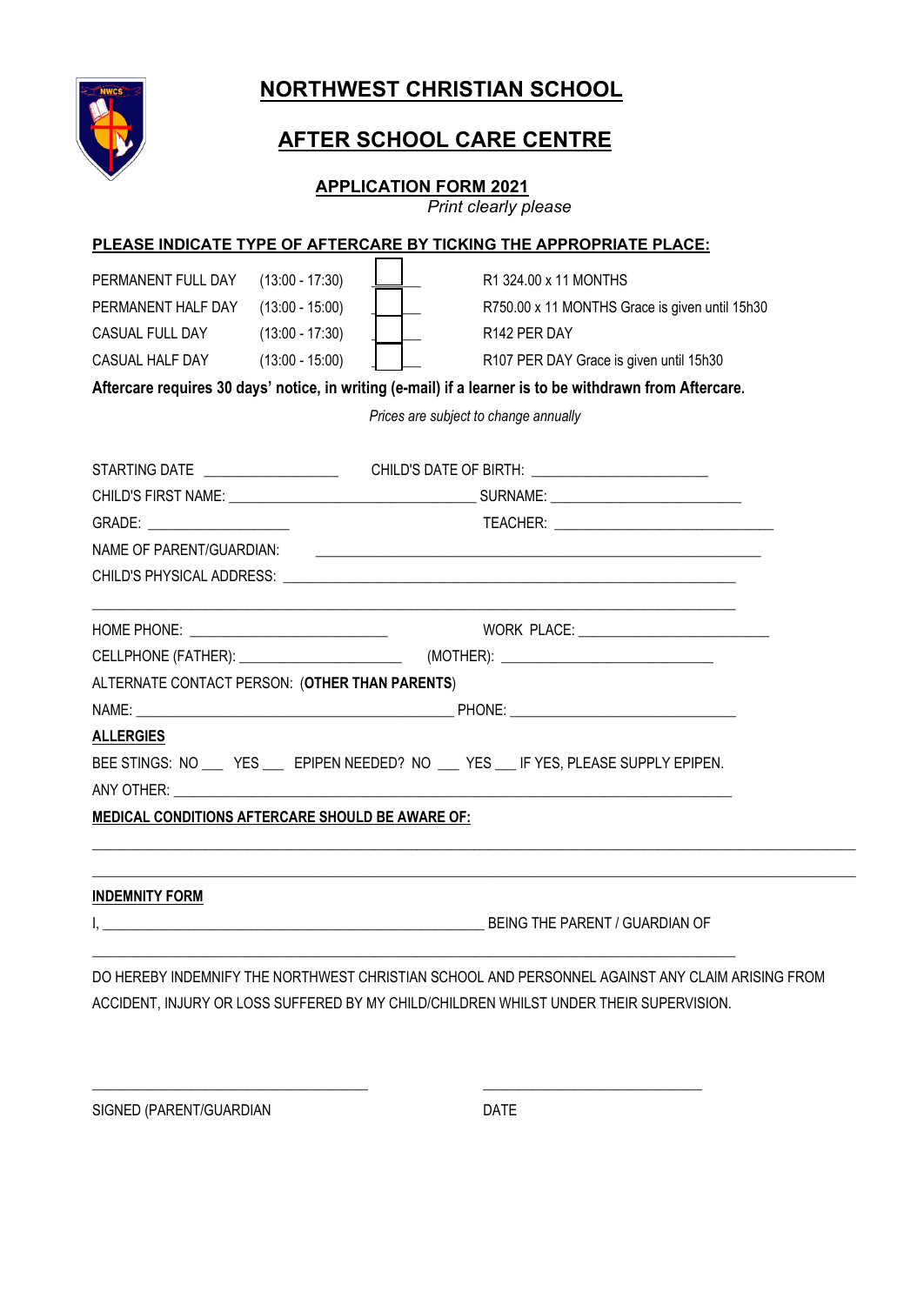

# **SCHOOL AND AFTERCARE FEE STRUCTURE FOR 2021**

| <b>APPLICATION FEE</b>                    | R1 000.00 |
|-------------------------------------------|-----------|
| (Payable on application - Non Refundable) |           |
| <b>ACCEPTANCE FEE</b>                     | R500.00   |
| (Payable on acceptance - Non Refundable)  |           |

Should a sibling be in the school at the time of the second or third application, the Application Fee will be waived, if the child is accepted. Only an Acceptance Fee will be required. For new families joining our school, Acceptance Fees will be charged per child, but the Application Fee will only be charged per family.

**(Application and Acceptance fees are not offset against the school fees).**

| <b>SCHOOL FEES</b>                             |                                                 | Per Annum   | <b>Per Month</b> |  |
|------------------------------------------------|-------------------------------------------------|-------------|------------------|--|
|                                                |                                                 |             | (For 11 months)  |  |
| ECD                                            | (Grade RR)                                      | R 39 356.00 | R 3 578.00       |  |
| Reception:                                     | (Grade R)                                       | R 46 917.00 | R 4 265.00       |  |
| Foundation Phase:                              | (Grade 1 - 3)                                   | R 58 410.00 | R 5 310.00       |  |
| Senior Phase:                                  | (Grade 4 - 7)                                   | R 66 662.00 | R 6 060.00       |  |
|                                                | <b>AFTERCARE FEES: (excluding Holiday Care)</b> |             |                  |  |
| Full day (until 5pm)                           |                                                 | R 15 286.00 | R 1 390.00       |  |
| Half day (until 3pm)                           |                                                 | R 8 253.00  | 750.00<br>R.     |  |
| Casual rate: Full day - R135 / Half day - R102 |                                                 |             |                  |  |

#### **SCHOOL FEES AND AFTERCARE FEES - PAYMENT OPTIONS AND DISCOUNTS ALLOWED**

| <b>PAYMENT OPTIONS</b>         | DATE             | % DISCOUNT               |
|--------------------------------|------------------|--------------------------|
| Annual Upfront - 1 Child       | 31 December 2020 | <b>Discount</b><br>$7\%$ |
| <b>Annual Upfront - Family</b> | 31 December 2020 | 12%<br><b>Discount</b>   |
|                                |                  |                          |
| Annual Upfront - 1 Child       | 31 January 2021  | Discount<br>6%           |
| Annual Upfront - Family        | 31 January 2021  | 11% Discount             |

| Monthly Fees - 1 Child | Monthly (January-November) | NO DISCOUNT    |
|------------------------|----------------------------|----------------|
| Monthly Fees - Family  | Monthly (January-November) | 8%<br>⊃iscount |

#### **Annual fees are payable by EFT, Debit or Credit Cards**

**PLEASE NOTE : SHOULD UPFRONT FEES BE PAID, PAYMENTS NEED TO REFLECT IN THE SCHOOL'S ACCOUNT**  NO LATER THAN 31 DECEMBER 2021 OR 31 JANUARY 2022 TO RECEIVE THE RELEVANT DISCOUNT. Monthly fees are payable by EFT, Debit or Credit Cards or by DEBIT ORDER

#### O**THER CONDITIONS:**

- 1. Stationery, school books, text books, and other miscellaneous costs are not included in school fees.<br>2. No reduction in fees will be granted in respect of learners who are absent from school for any reason
- No reduction in fees will be granted in respect of learners who are absent from school for any reason.
- 3. NWCS requires **thirty days** notice, in writing, if a learner is to be withdrawn from the school. The full fees will be charged in respect of the month for which this notice has not been given.
- 4. In the event of a pupil/s leaving the school during the course of the year and an upfront payment was made, the school will refund the pro-rata months remaining.
- 5. NWCS's policy states that no learner may go on the scheduled school tours for Grades 4 to 7 if school fees are not up to date. The school does, however, organise a one day outing at the school's cost for learners remaining behind.
- 6. No learner will be accepted if there are fees in arrears at other schools or if a sibling's fees are in arrears at NWCS.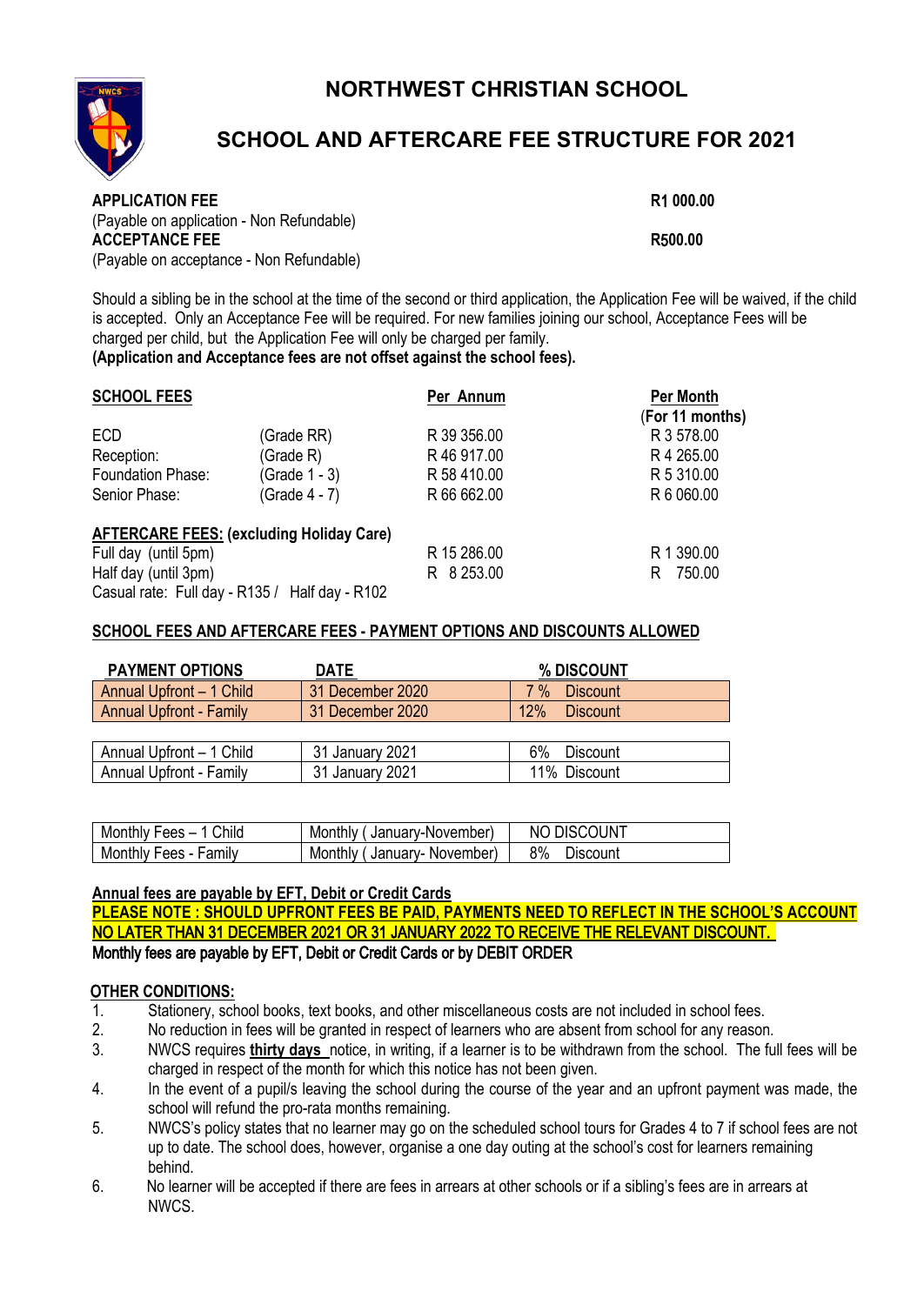

# **Personal Information Consent Form**

In line with the POPI ACT 4 OF 2013, please submit the completed form to the Information Officer.

| <b>Information Officer</b> |                                    |
|----------------------------|------------------------------------|
| <b>Full Name</b>           | Warwick Mansfield / Ezette Olivier |
| <b>Contact Number</b>      | 011 476 7746                       |
| <b>Email Address</b>       | info@nwcs.co.za                    |

| <b>Particulars of Parent / Legal Guardian</b>                                                                                                   |                       |  |
|-------------------------------------------------------------------------------------------------------------------------------------------------|-----------------------|--|
| <b>Full Name</b>                                                                                                                                |                       |  |
| <b>Identity Number</b>                                                                                                                          |                       |  |
| <b>Postal Address</b>                                                                                                                           |                       |  |
| <b>Contact Number</b>                                                                                                                           |                       |  |
| <b>Email Address</b>                                                                                                                            |                       |  |
| I hereby grant permission for the School to use my child's information for the<br>following: Indicate Y= Consent given and N = Consent withheld |                       |  |
| a. Correct and/or update my / my child's Personal Information<br>b.                                                                             |                       |  |
| c. Publish photos or video footage of learners on school WhatsApp groups                                                                        |                       |  |
| d. Publish photos or video footage of learners on school Face Book groups (open<br>group)                                                       |                       |  |
| e. Publish photos or video footage of learners on school social media platforms:                                                                |                       |  |
|                                                                                                                                                 | <b>School Website</b> |  |
|                                                                                                                                                 | Instagram             |  |
|                                                                                                                                                 | Face Book             |  |
| Publish photos in the school magazine/ year book (The magazine is distributed<br>f.<br>to sponsors and the school community)                    |                       |  |
| g. Permission for NWCS to request information and files from previous school.                                                                   |                       |  |
| h. Share learner information with other schools when the learner is relocating to<br>another school.                                            |                       |  |
| Other instructions : Fill in instructions below                                                                                                 |                       |  |
| Instructions / details Attach additional page if necessary                                                                                      |                       |  |
|                                                                                                                                                 |                       |  |
|                                                                                                                                                 |                       |  |
|                                                                                                                                                 |                       |  |
|                                                                                                                                                 |                       |  |
|                                                                                                                                                 |                       |  |
| <b>Signature</b>                                                                                                                                |                       |  |
|                                                                                                                                                 |                       |  |
| Full signature                                                                                                                                  |                       |  |
| Date                                                                                                                                            |                       |  |

| For Office use.       |                                    |
|-----------------------|------------------------------------|
| I Information Officer | Warwick Mansfield / Ezette Olivier |
| Signature             |                                    |